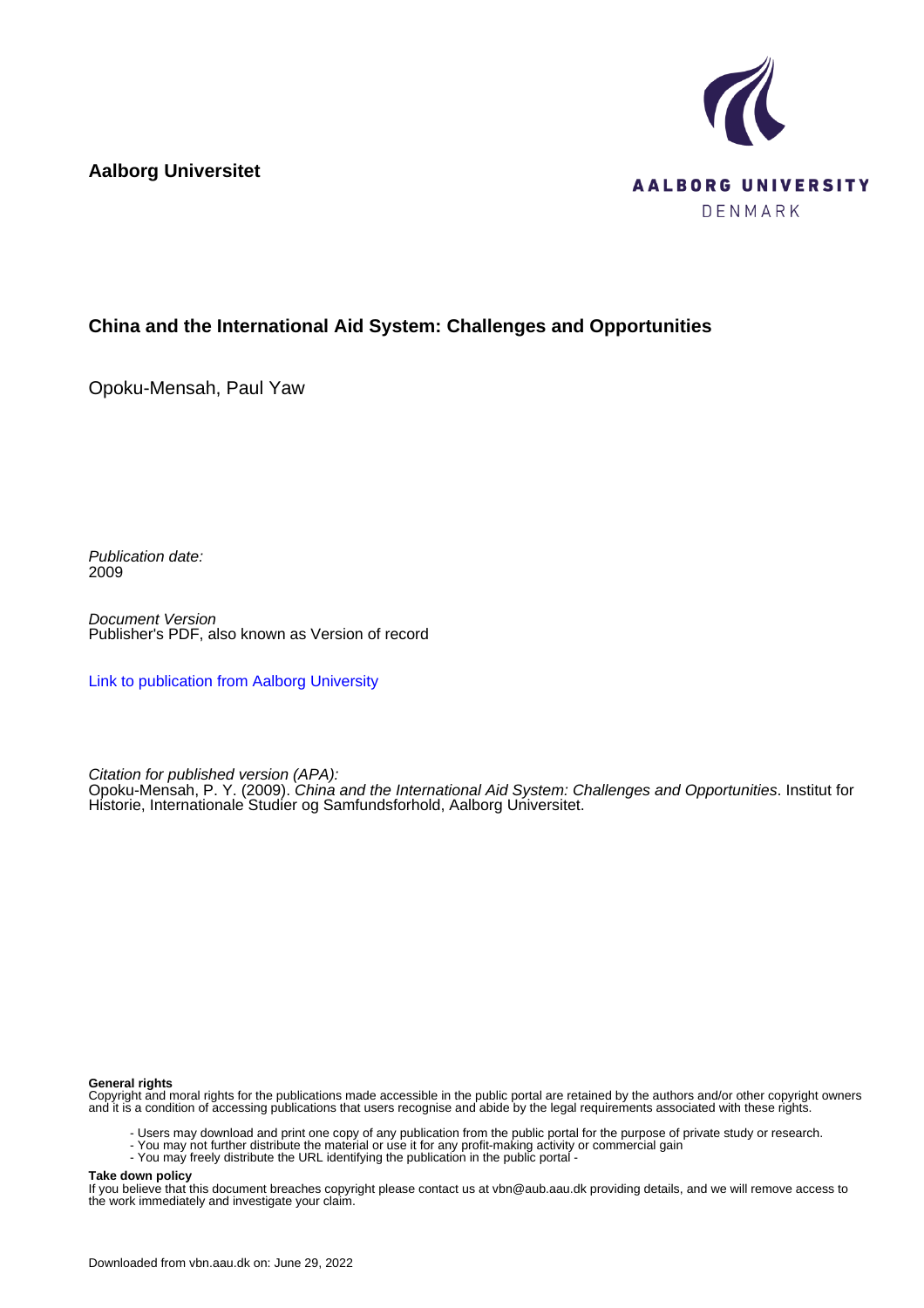# Research Center on Development and International Relations

**DIR** Research Center on Development and International Relations

Aalborg University Fibigerstraede 2 DK-9220 Aalborg East

Phone: +45 9940 8426 Fax: +45 9635 0044

Mail: xing@ihis.aau.dk

**China and the International Aid System: Challenges and Opportunities**

**Paul Opoku-Mensah**

**DIR RESEARCH SERIES** 

**WORKING PAPER NO. 141**

ISSN: 0904-8154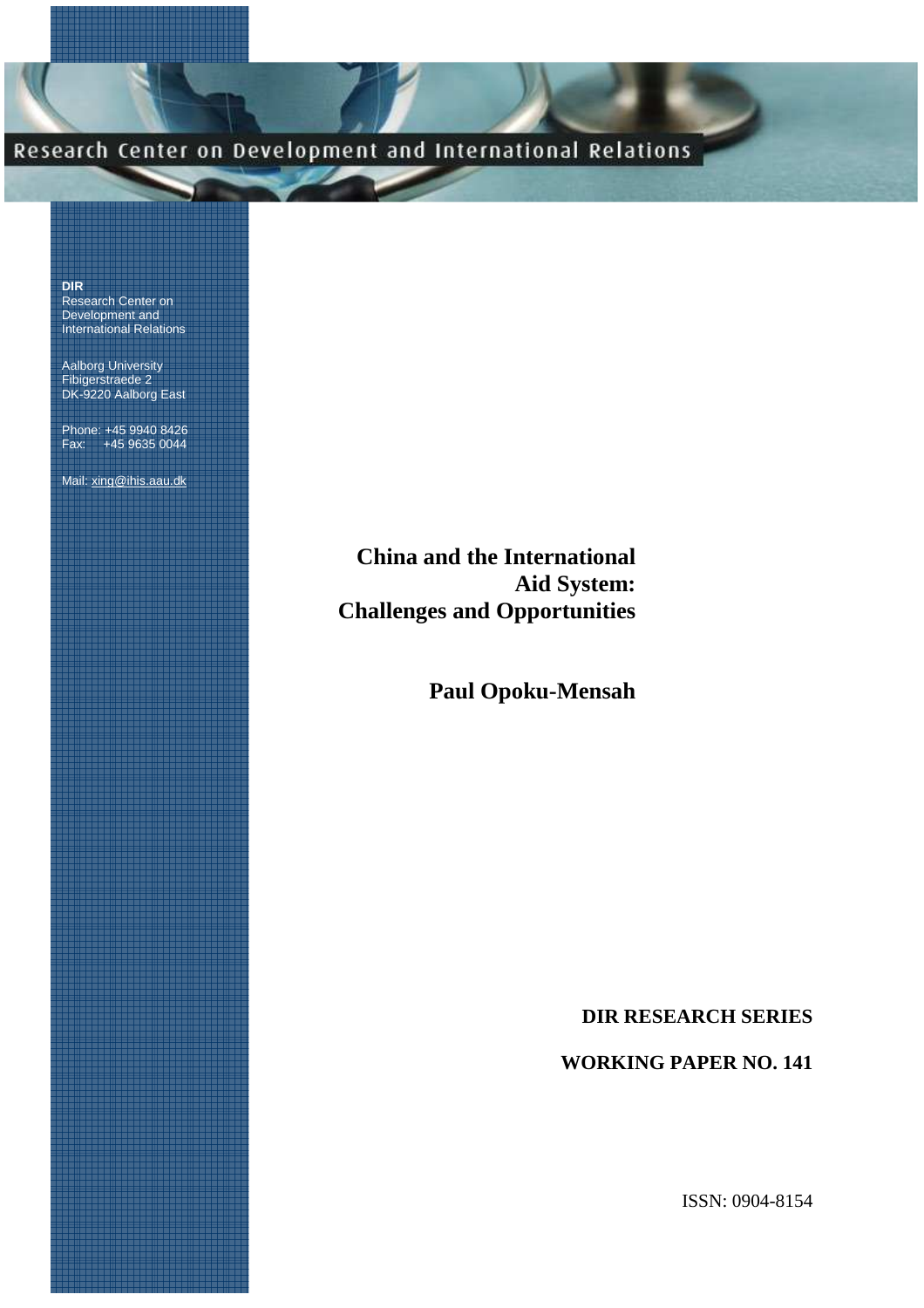© 2009 Paul Opoku-Mensah Research Center on Development and International Relations Aalborg University Denmark Development Research Series Working Paper No. 141

ISSN 0904-8154 (print)

*Published by*  DIR & Department of History, International and Social Studies Aalborg University

*Distribution*  Download as PDF on http:dir.ihis.aau.dk

*Lay-out and word processing*  Cirkeline Kappel

*The Secretariat* Research Center on Development and International Relations Fibigerstraede 2, room 99 Aalborg University DK-9220 Aalborg East Denmark Tel. + 45 9940 8310 Fax. + 45 9635 0044

E-mail: cirka@ihis.aau.dk Homepage: http://dir.ihis.aau.dk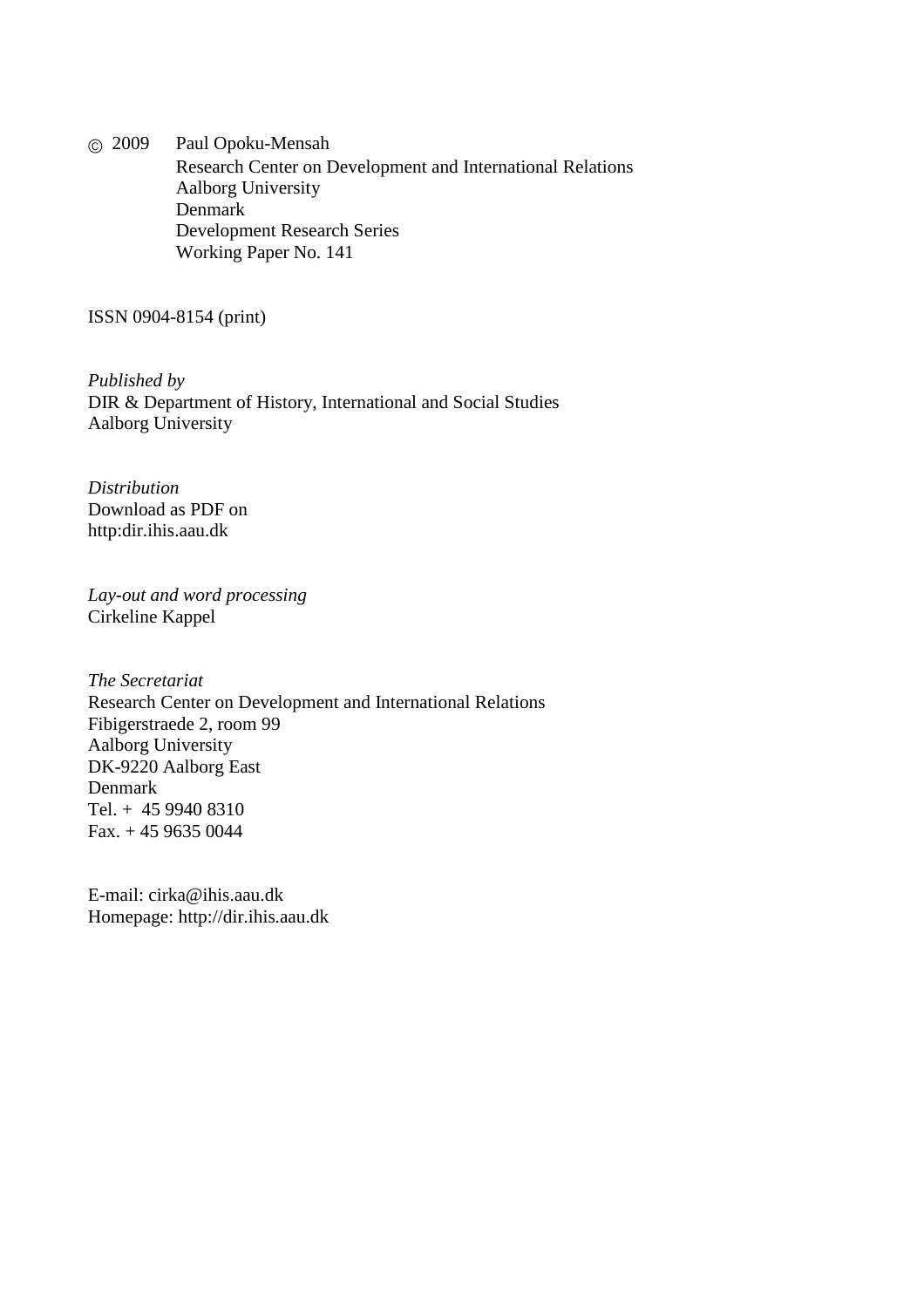## **China and the International Aid System: Challenges and Opportunities**

Paul Opoku-Mensah

## **Introduction**

A recent increase in Chinese activity within development aid, as in many areas of the international system, is raising increasing concerns especially from the West about China's role and impact in this international system of power and development. From a purely technical appraisal by a bureaucrat within the aid system, China's aid activity has systemic ramifications: *Here comes a very large new player on the block that has the potential of changing the landscape of overseas development assistance.*<sup>1</sup> . From a critical politico-moral-ideological standpoint, the view is less sanguine: *China is effectively pricing responsible and well-meaning aid organizations out of the market in the very places where they are needed most. If they continue to succeed in pushing their alternative development model, they will succeed in underwriting a world that is more corrupt, chaotic, and authoritarian*<sup>2</sup>. From official China, however, the noise about Chinese aid is much ado about nothing: *China is attracting external capital, and as a balance China wants to help developing countries by financing infrastructure projects. Helping your neighbours' to have a good life is no sin*<sup>3</sup> *.*

These three authors no doubt bring three different and relevant perspectives to Chinese aid activity. What is common to all these three, however, is the recognition that while in the recent past aid politics was discussed without reference to China, current discussions cannot ignore China. Indeed any analysis that seeks to provide understanding of aid, necessarily, has to integrate the role of China and its impact on this international system of power relations as well as the system's underlying structures of ideologies, norms and values.

This is the objective of this chapter. It seeks to understand China's involvement as an actor in the aid system, and its implications for restructuring the nature of

 1 Tom Crouch, Country director for the Philippines at the Asian Development Bank (cited in Perlez, Jane 2006).

<sup>2</sup> Moisés Naím, editor in chief of Foreign Policy (cited in Naim, 2007:2).

<sup>3</sup> Liqun Jin, vice president of the Asian Development Bank and a former vice minister of finance in Beijing (cited in Perlez, Jane 2006).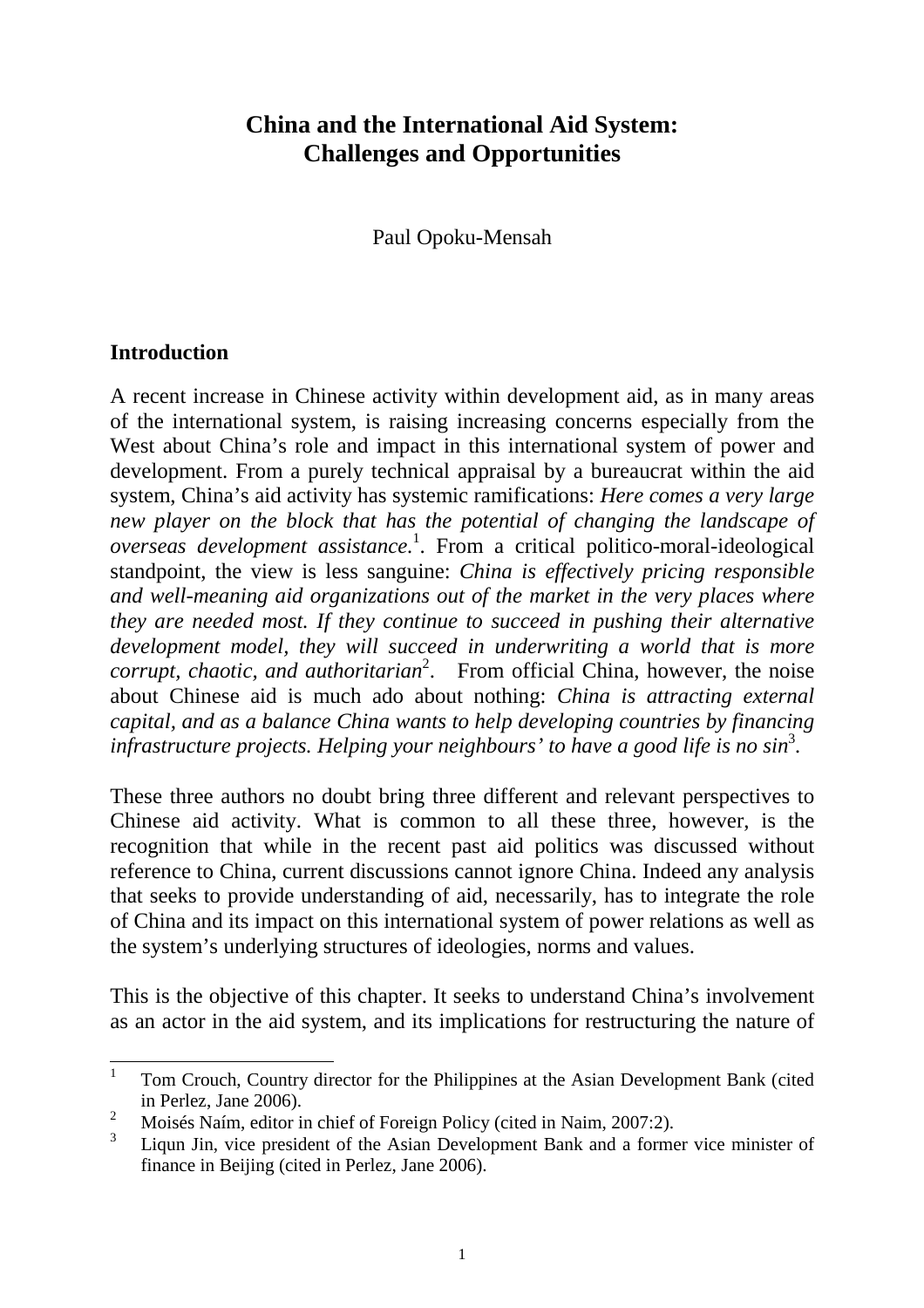the aid system itself. Is China fundamentally redefining the nature of the aid system in ways that effectively price out other players, and challenge the normative principles underlying the system? Or is it simply an actor helping poor neighbours with no systemic ramifications on the aid system? This chapter provides answers to these questions. Specifically, through using the case of Chinese aid to Africa, it seeks to understand and assess the nature of Chinese aid, and its effect --- if any --- on the international aid system. The chapter is structured as follows: this introduction is followed by a discussion on the international aid system and its role in the international system of power relations in general and African development in particular. This is followed by a discussion on the Chinese aid system with an emphasis on its history, characteristics, and influence in African development. Following this empirical analysis, the next section compares the dominant aid system with that of the Chinese. Following this comparison, the final section brings the discussions together in an assessment of China's impact on the nature of the aid. The objective is to assess if China is radically transforming the aid system, or rather been integrated into this international system of power relations.

### **The Aid System: An International System of Power relations**

The international development aid system remains, undoubtedly, the most powerful and enduring structural force influencing development worldwide. Established after WWII to facilitate the development of the poor countries of the "South," it has become a distinct, very powerful and new type of international system, reflecting global power relations, and continuously developing and framing regional, national and local subsystems and organizational landscapes all over the world. As a system, it is premised on both accelerating and directing a country's development through the transfer of, mainly concessional resources. Disbursing billions of dollars, and with immense conceptual and institutional power, it shapes institutions and policies across the world.

It is a system that comprises donor and receiver nations. The donor side includes most of the advanced countries of the OECD. On the recipient side over 160 countries around the world received aid in 2001. The bulk of this aid was concentrated on the poorest countries in Asia and sub-Saharan Africa, but with a substantial contribution also to middle-income countries, especially in Central and Eastern Europe (Fowler 2000). As was indicated in the previous chapter, what primarily produces and reproduces this system and defines its borders visà-vis the rest of the world and the rest of the organizational landscape is the flow and transfer of funds, and the character of this resource transfer. Thus, understanding this resource transfer becomes a prerequisite to gauging the power relations, and indeed the overall impact of the system on its various actors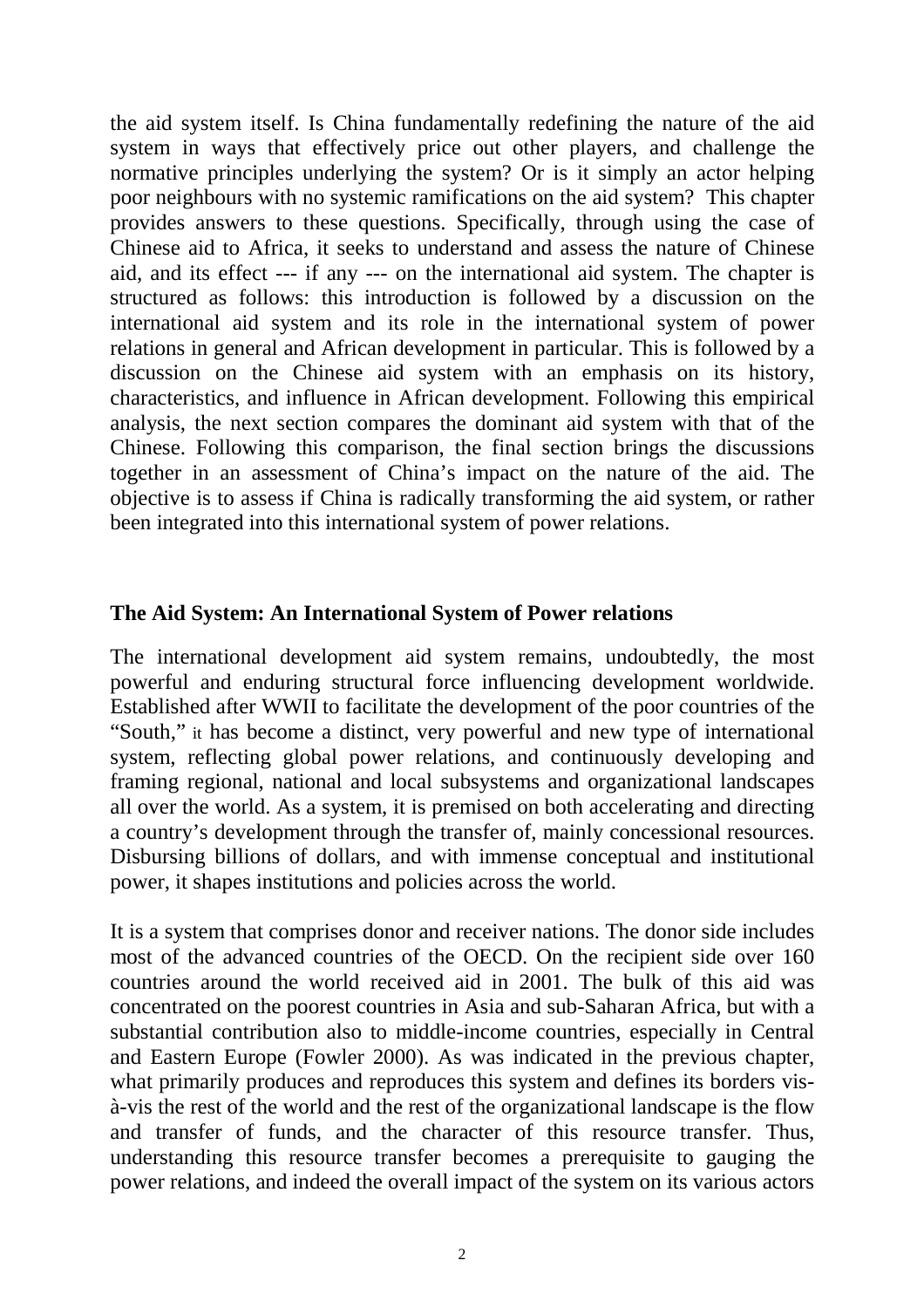(Tvedt, 2002). The primary sources of international assistance are from official aid—and from private donations and investment income—i.e. private aid. In 1998, \$47.9 billion of tax funds were allocated as official overseas development assistance (ODA) (World Bank, 1999: 68). The major institutions providing official aid can be divided between bilateral donors—that is the specialized development agencies of Northern countries, and the multilateral agencies of the United Nations system. In 1997, 70 per cent of official aid was allocated bilaterally, the remainder through multilateral channels. By and large, the international financial institutions (IFIs) within this system—the International Monetary Fund (IMF), the World Bank Group and its sister regional development banks—provide loans for financial stabilization and reform as well as for development investment. United Nations agencies typically employ grant funding. The private aid system (of foundations, charities and international NGOs) also works on a grant basis (Fowler, 2000). The resource transfers, however goes both ways. For instance, over the period 1985-1992, developing countries transferred more in repayments and interest than they received from the North. During these years, the average annual flow of resources from South to North was US\$44.39 billion. The figure became positive again in 1993 with a net flow to the South of US\$11.4 billion (Microsoft Encarta, 2002).

It is a hierarchical system, even if the rhetoric sometimes is to the contrary, with donors at the helm because of their financial resources, conceptual dominance, and the unequal distribution of sanctionary instruments (Tvedt, 1998: 224; Fowler, 2000). The system is made up of sub-systems at all levels, each with its own history, logic and internal dynamics. In most countries, the system is relatively autonomous and insulated with its own developments, norm systems and value orientations (Tvedt, 1998:62). Nonetheless all these subsystems form one part of a bigger multinational, together with and mingling with other subsystems where donor states are at the core of the system. There is *always* a dominant discourse, appropriated by the major actors: donors, recipient states and NGOs. This powerful development discourse may change over time, but for the period it dominates, it shapes the policy responses of the actors in the system (Tvedt, 2002). The actors in this system are structurally integrated primarily via resource transfers and communication-exchange. These actors - public and private donors, recipient governments, international NGOs, local NGOs - can be conceptualized as a river and its "feeders". A river system consists of both channels (rivers) and reservoirs. The system can be seen as consisting of different subsystems, or different tributaries or deltaic streams. The point with the river system analogy is that this social system consists of both recipient governments and NGOs as diversion channels and the donor-offices and funding sources as reservoirs.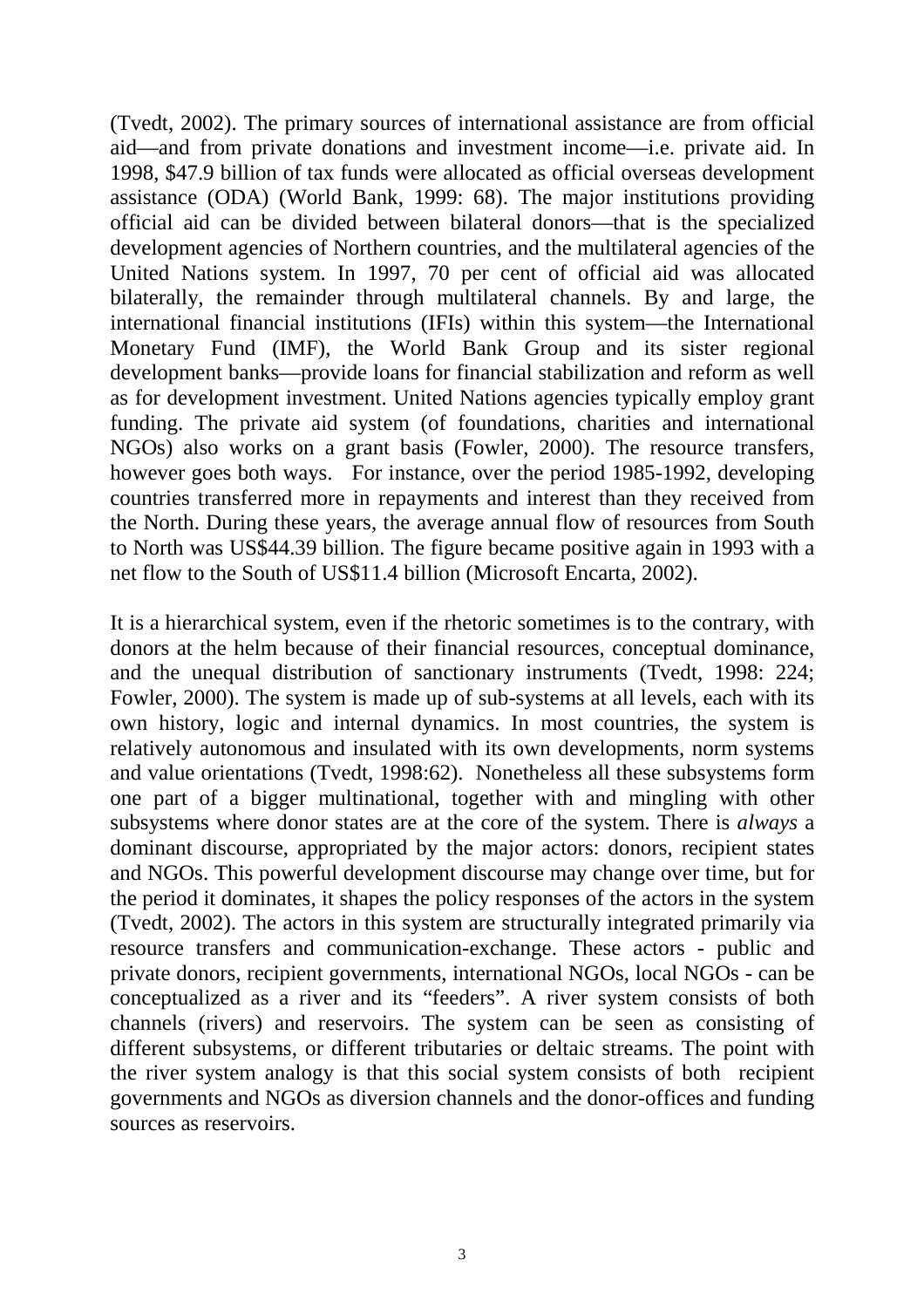It is a system that encourages and institutionalizes different forms of social integration, but despite the use of the word integration there is no assumption that the relationships so described are harmonious. The terms social integration and system integration as used here embrace both order and conflict.<sup>4</sup> Indeed it has evolved into an international regime, with a set of norms, principles, and procedures that have been designed to defend certain economic and ideological interests and to promote international stability (van de Walle, 2001).

The influence of the aid system is structured around financial transfers, institutional arrangements, and policy frameworks. The 1990s in particular saw the particular influence of the aid system through the imposition of policy instruments like the SAPS, ERPs. The nature of interventions has also undergone change with a focus on process. Thus processes like the PRSPs become central the aid effectiveness debate, and the use of non-state channels. An understanding of these different channels becomes important to understanding the nature of international aid system, and the nature of power in the system. The influence of the aid system on Africa is near absolute, as it remains a very powerful and enduring structural force impacting institutional and policy development in African countries. In many African countries it finances the bulk of development interventions, shapes institutional arrangements, frames policy alternatives, as well as provides mediating structure(s) for societal processes. In other countries the aid system's influence is more marginal. Nevertheless; its concepts, institutions, administrative arrangements and fiscal resources help shape the most critical aspects of development and politics on the African continent.

## **Chinese Aid to Africa: Continuities and Discontinuities**

As a rising actor, the Chinese Aid system lacks the institutionalized and well developed support services made up of the numerous aid research institutions, evaluation departments of official aid agencies, and the entire consultancy industry that has developed around the Western aid system (Lancaster, 2007).

 4 In a further elaboration, Tvedt (1998) argues that in the literature on social integration and system integration it is often noted how conflict theorists emphasize the conflict between groups of actors as the motor of social change, while normative functionalists downplay the role of actors and seek to emphasize the (functional or dysfunctional) relationships between the institutions of society. Neither approach is of course adequate, precisely because each deals with only one side of the agency versus structure problem. The task should be to overcome this dualism, but the micro versus macro distinction cannot be overcome by regarding social integration as something which should only refer to situations where actors are physically *co-present* and system integration to where they are not. This is unsatisfactory because face-to-face interactions are not confined to microprocesses, and macro-processes may be organised as face-to-face interactions.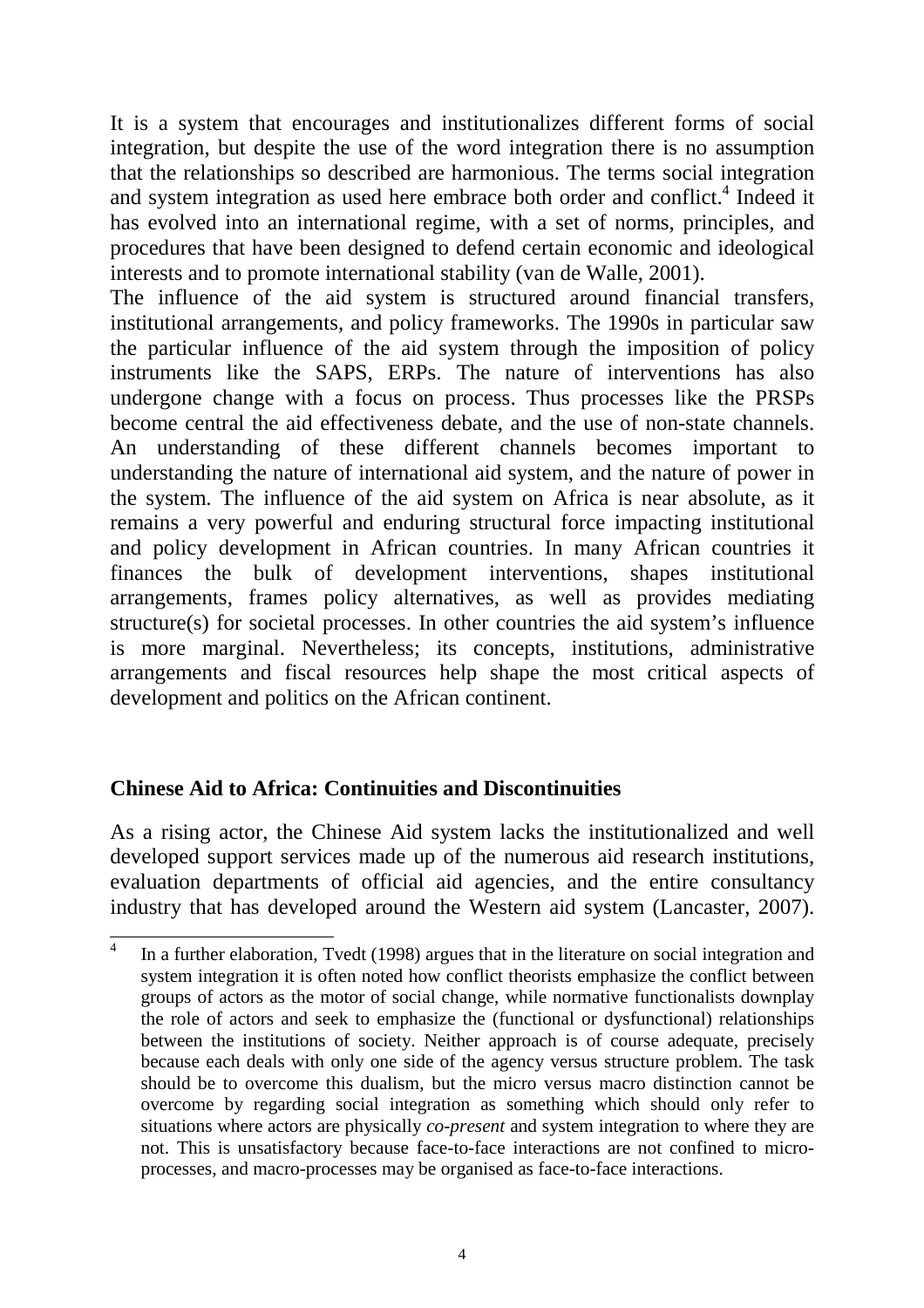Consequently, not as much information and/or knowledge is known about the Chinese aid system. Yet an outline of the system is gradually emerging, which a study of Chinese aid to Africa helps unravel.

A study of Chinese aid to Africa indicates, first, that Chinese aid is not new. Indeed Chinese aid to African countries was founded, in part, on a logic and motivation articulated in the 1950s by Mao Zedong that although China is a poor nation, it should take the responsibility of helping those in need, those smaller and powerless nations (Hu, 2003). Africa was identified by Mao as the key part of the "Third World" revolutionary forces in his famous "Three World Theory"<sup>5</sup>. But beyond helping poor Africa countries, Chinese aid also had other motivations, including neutralising assistance from rival countries, which were being helped by Taiwan. In the 1960's and 70's, for example, China aided Angola while Taiwan helped neighboring South Africa (Perlez, 2006). The modalities of Chinese aid, more so, include grants, investment/tied aid, concessional loans, and government guarantees for investment.

The historiography of Chinese aid to Africa can be disaggregated into three distinct phases, stretching from the late 1940s to the present era. The first phase, dating from the late 1940s to the end of the 1970s, was characterised by the use of aid as a moral, ideological, and foreign policy tool with aid being used by China to support other socialist countries and liberation movements. Beyond this, it also had a strategic purpose aimed at countering the Society Union's influence in Africa, as well as promoting its one China policy through granting aid only to those African states that refused to recognise an independent and sovereign Taiwan. Practically the relations with Africa were through a twopronged strategy of courting the newly independent African countries, while encouraging and supporting the liberation struggles of those still under colonial rule. A landmark event in the evolution of Chinese aid occurred in 1964 during the then Premier Zhou en Lai's visit to Mali and Ghana where he launched what has become known as "China's Eight Principles of Economic and Technical Aid" These eight principles fully give expression to the desire of China to conduct economic and cultural cooperation with the newly-emerged countries of Asia, Africa and Latin America (China, Ministry of Foreign Affairs 2000).<sup>6</sup>

 5 Mao's *Three World Theory* of international relations divides the world into three political and economic blocs: the US and the Soviet Union belong to the *First World*; the middle elements, such as Japan, Europe, Australia, and Canada, belong to the *Second World*; China and the vast majority of developing countries belong to the *Third World*.

<sup>6</sup> The eight principles are:

a. The Chinese Government always bases itself on the principle of equality and mutual benefit in providing aid to other countries. It never regards such aid as a kind of unilateral alm [sic] but as something mutual.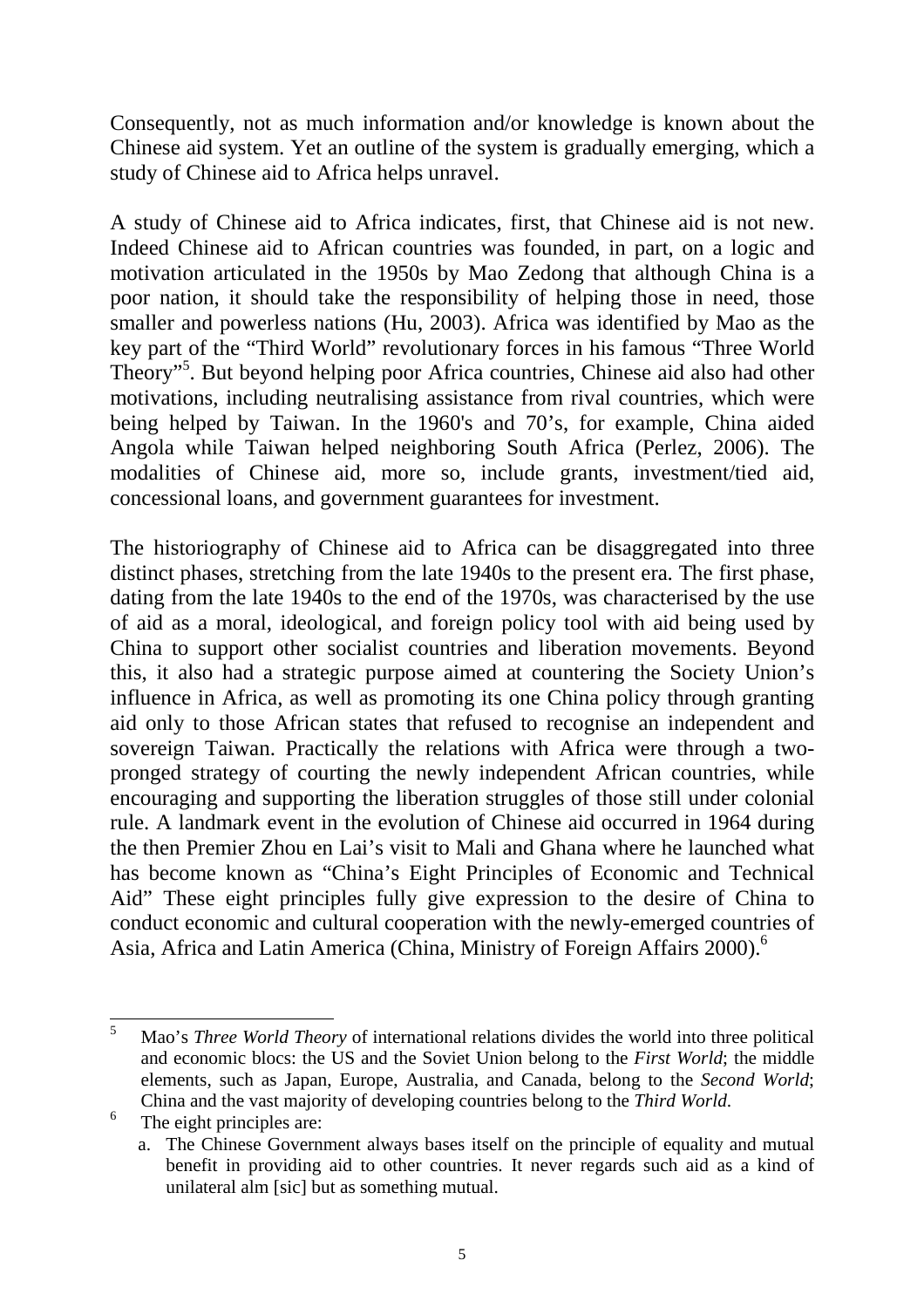By the end of 1965, 17 of the 38 African states had recognised China (compared to fourteen who continued diplomatic relations with Taiwan), and linkages had been established with at least a dozen African liberation movements. However, with the outbreak of the Cultural Revolution in 1966 the direction of China's policy and behaviour changed. Similar to its foreign policy globally, China's relations with Africa were curtailed. But even though operational activities were reduced and relations even suspended or terminated in a few instances, relations were intensified with select African states such as e.g. Congo (Brazzaville), Tanzania and Zambia (Yu, 1988). From 1975-1978 Chinese aid projects in Africa were seen in the light industry, agriculture, health and transport where the latter was especially seen in the construction of the TAZARA<sup>7</sup> Railway. The railroad was a key project financed and executed by China. Construction was started in 1970 and operation commenced six years later. At that time, it was the largest foreign-aid project ever undertaken by China. It was built to serve the landlocked Zambia as an alternative to rail lines via Rhodesia and South Africa. The Chinese government sponsored the construction of the railway specifically to eliminate Zambia's economic dependence on Rhodesia and South Africa (Robinson and Shambaugh, 1994).

The second phase of China's aid to Africa, the First decade under Deng Xiaoping (1978-1989), was marked by the end of ideology, the start of

- b. In providing aid to other countries, the Chinese Government strictly respects the sovereignty of the recipient countries, and never attaches any conditions or asks for any privileges.
- c. China provides economic aid in the form of interest-free or low-interest loans and extends the time limit for repayment when necessary so as to lighten the burden of the recipient countries as far as possible.
- d. In providing aid to other countries, the purpose of the Chinese Government is not to make the recipient countries dependent on China but to help them embark step by step on the road of self-reliance and independent economic development.
- e. The Chinese Government tries its best to help the recipient countries build projects which require less investment while yielding quicker results, so that the recipient governments may increase their income and accumulate capital.
- f. The Chinese Government provides the best-quality equipment and material of its own manufacture at international market prices. If the equipment and material provided by the Chinese Government are not up to the agreed specifications and quality, the Chinese Government undertakes to replace them.
- g. In providing any technical assistance, the Chinese Government will see to it that the personnel of the recipient country fully master such technique.
- h. The experts dispatched by China to help in construction in the recipient countries will have the same standard of living as the experts of the recipient country. The Chinese experts are not allowed to make any special demands or enjoy any special amenities (China, Ministry of Foreign Affairs, 2000).
- 7 Tanzania-Zambia Railway Authority.

 $\overline{a}$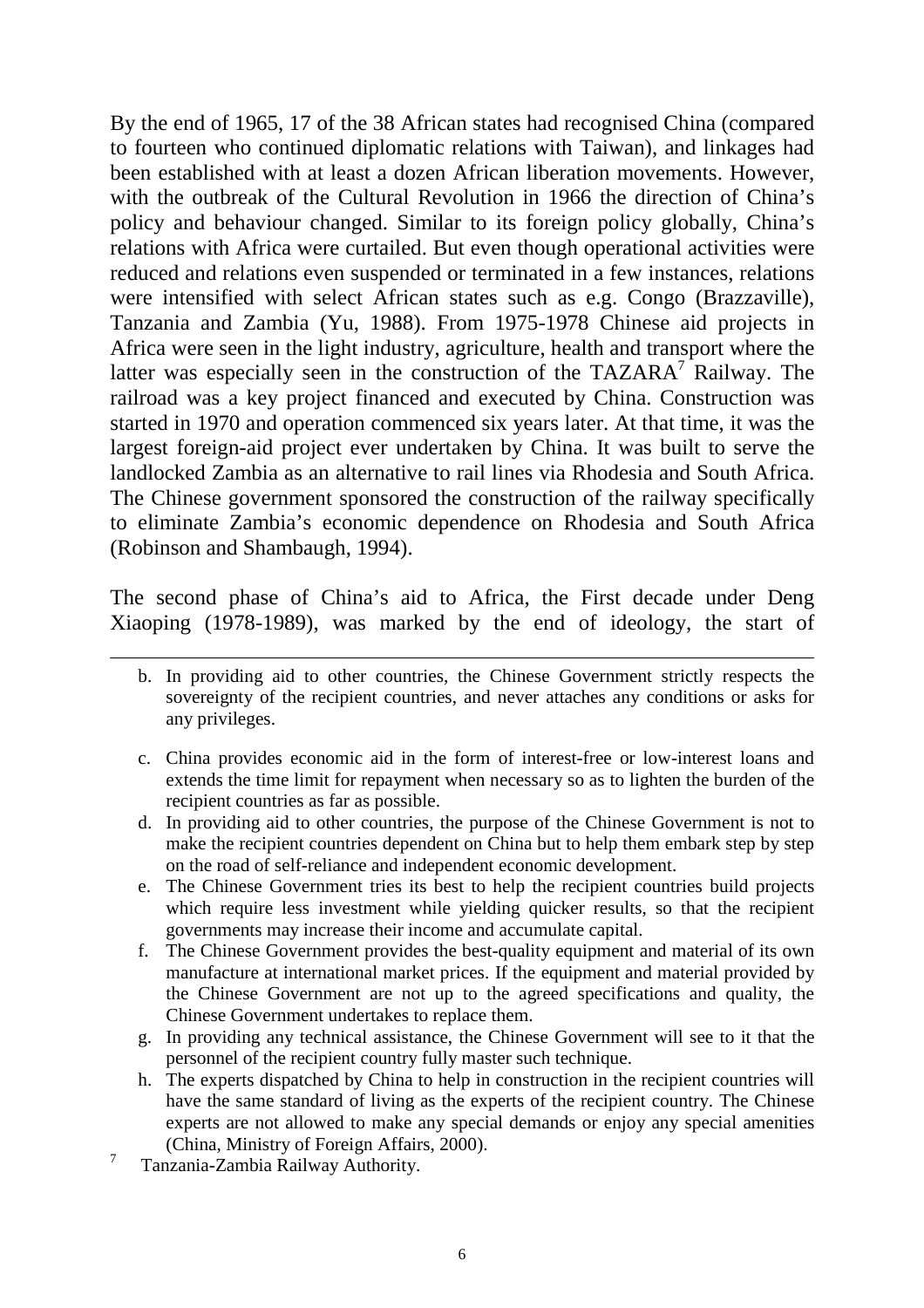economic pragmatism, and declining aid to Africa. This was a period marked by the end of the ideological framework that had characterised the first, and the start of economic pragmatism. While the conception and rhetoric generally did not change, this phase nonetheless was characterised by a reduction in Chinese aid due to changing relations with Moscow and Washington, and an internal reorganization of the Chinese economy which was also ailing. Focus was now on mutual benefits and economic sustainability. By 1988, only thirteen African countries received Chinese aid, while trade relations increased. For example, between 1976 and 1980, Chinese exports to Nigeria rose from \$128 million to \$378 million; and overall trade with Africa rose by 70% in this period. Aid pledges fell, although China's aid commitments of \$258.9m in 1984 still made it Africa's sixth largest donor

The current and third phase, the post-Tiananmen Square era (from 1989), is marked by unparalleled institutionalized relations, with the establishment of the Forum on China-Africa Cooperation (FOCAC) in 2000, and the development of a *China Africa Policy*<sup>8</sup> in 2006. In general this phase is characterised by a twin process of increasing the volume of Aid, as well as institutionalising the aid relations between China and Africa. Conceptually aid to Africa was still discussed in terms of south-South cooperation, rather than the North-South conception that defines traditional aid between the West and Africa. As will be shown later, this has implications for understating the nature of the relations, and China's potential impact in the aid system. This period also marked a period of renewed interest in Africa with an increase in aid from US \$60 million in 1988 to US \$375 million in 1990. An expansion of collaboration was necessary due to China's demand for resources, markets and investment possibilities, and these circumstances led to the establishment of the China-Africa Forum in order to have a means to increase political power by providing an alternative to the orthodox development route for African governments. China's Africa Policy of 2006 and the development of the *Beijing Action Plan* 2007-2009 show that China's interest in Africa is increasing. In the context of this institutionalization of the relations, Chinese Premier Wen Jiabao, speaking at FOCAC committed China to the following:

- Double its 2006 assistance to Africa by 2009
- Provide US\$3 billion of preferential loans and US\$2 billion of preferential buyer's credits to Africa in the next three years
- Set up a China–Africa development fund, which would reach US\$5 billion, to encourage Chinese companies to invest in Africa and provide support to them

 8 The full text is available at http://www.gov.cn/misc/2006-01/12/content\_156490.htm.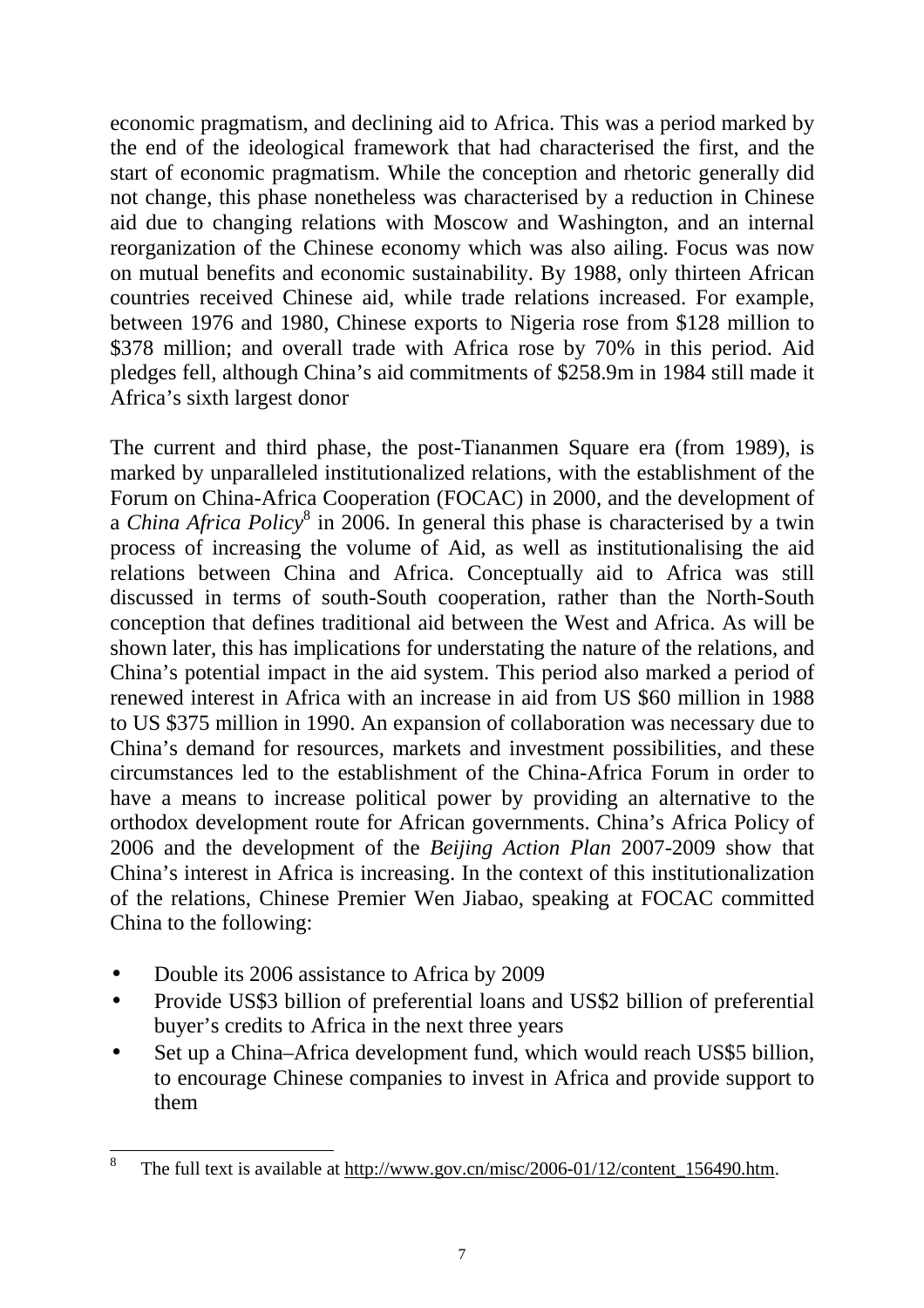- Cancel debt in the form of all the interest-free government loans that matured at the end of 2005 owed by the heavily indebted poor countries and the least developed countries in Africa that have diplomatic relations with China
- Increase from 190 to over 440 the number of export items to China receiving zero-tariff treatment from the least developed countries in Africa with diplomatic ties with China.
- Establish three to five trade and economic cooperation zones in Africa in the next three years
- Over the next three years, train 15,000 African professionals; send 100 senior agricultural experts to Africa; set up 10 special agricultural technology demonstration centers in Africa; build 30 hospitals in Africa and provide a grant of RMB 300 million for providing artemisinin2 and build 30 malaria prevention and treatment centers to fight malaria in Africa; dispatch 300 youth volunteers to Africa; build 100 rural schools in Africa; and increase the number of Chinese government scholarships to African students from the current 2,000 per year to 4,000 per year by 2009 (Manji, 2007:2).

The extent to which the list of commitments has been met, the motivations for China's commitment --- whether indeed Chinese aid is good or detrimental to overall African development --- are still debated. In the midst of these debates, the fact still remains that these commitments per se represent a new phase of China's relations with Africa --- an era of institutionalized and enlarged Chinese aid engagement in Africa.

Besides the general historiography, the second aspect of Chinese aid vis-à-vis the dominant Western model of aid relates to conception, delivery and relational aspects of Chinese aid---that is, the praxis of aid. In deed Chinese aid to Africa, and elsewhere, is not important only in terms of its volume and historical development. To the contrary, its importance is gauged when its aid praxis is compared to the praxis of the Western aid system. The first such difference is the conception for aid. Conceptually, China's aid is framed in terms of a developing country helping another developing country, thus negating the conceptual order of the aid system as a system of relations between the developed North and the undeveloped South. This has substantive as well as symbolic implications, as will be discussed later. In addition, Chinese aid is conceived as a two way process, defined in terms of mutual benefit to China and aid recipient countries. Indeed it is official Chinese policy to disburse aid in ways that benefits China economically, i.e. tied aid in kind, technical assistance and infrastructure construction for initiatives that favour Chinese investment. Thus, a very important dimension of Chinese aid as it relates to the economic pragmatism of the post-Deng years, is the rhetoric of a "win-win" economic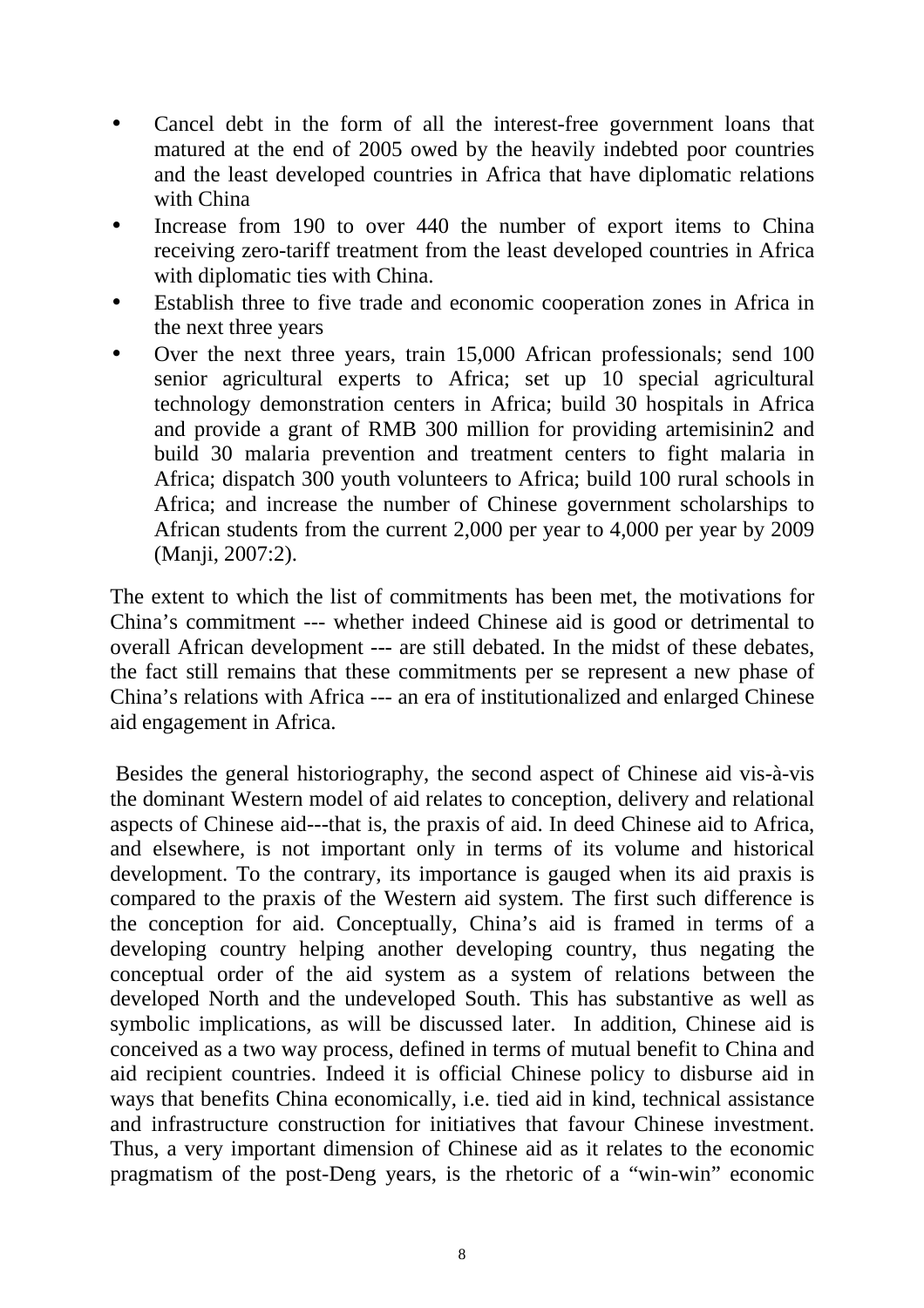cooperation and trade relations, rather than poverty reduction. This is a departure from the traditional aid which is conceived in terms of the giver helping the recipient, even if the rhetoric is not always borne out in practice.

But perhaps one of the most important differences relates to the channel of aid delivery. Traditional Western aid relies on various channels including multilateral channels (e.g., World Bank, UN agencies, EU Aid); bilateral channels (Danida, USAID; CIDA, NORAD etc); private organizations (NGOs, PVOs, CSOs). Indeed for Western aid the NGO channel, in particular, became a very important channel in the 1980s, a period referred to as the "NGO Decade" in development discourse because of the importance NGOs assumed in development. The delivery of Chinese aid, on the other hand, relies exclusively on bilateral state channels. To the extent that non-state actors are involved, they are normally private companies used in the implementation of infrastructural projects. Chinese aid is thus delivered through private-sector or state-owned enterprises. Thus the NGO channel in aid that was established since the 1980s, and has become important to Western aid, plays no role in the implementation of Chinese aid. Absent, too, are the other multiplicity of supporting actors and institutions that service, and are part of traditional Western aid. This includes the consultancy firms, the development institutes, and the 'development diplomats' that are essential parts of traditional aid. For instance in a comparison to World Bank practice, Jane Perlez argues that China's aid *rarely include the extra freight of expensive consultants, provisions that are common to World Bank projects* (Perlez 2006: para. 8).

There are other remaining areas, such as the intersection of aid and migration, aid and trade, in which the Chinese aid model differs from its Western counterpart (Sautman, 2006).

### **Restructuring Power relations in the Aid System**

This examination of Chinese aid in Africa certainly shows that in a Western-led system dominated by North-South relations and powerful countries, China is now a visible actor. And in the case of Africa, this engagement is becoming important to the continent's development, particularly in the areas of infrastructure development (Prah, 2007; Manji and Marks, 2007; Kaplinsky et al, 2007). But is this visibility indicative of fundamental change in the structural relations of power and the rules of game in the aid system? In other words is China restructuring power in the aid system, or has it become a new actor with a different modus operandi but who will gradually be incorporated into the system. Put differently, will China be a transformer or rather be caught by the isomorphism that has characterised the aid system?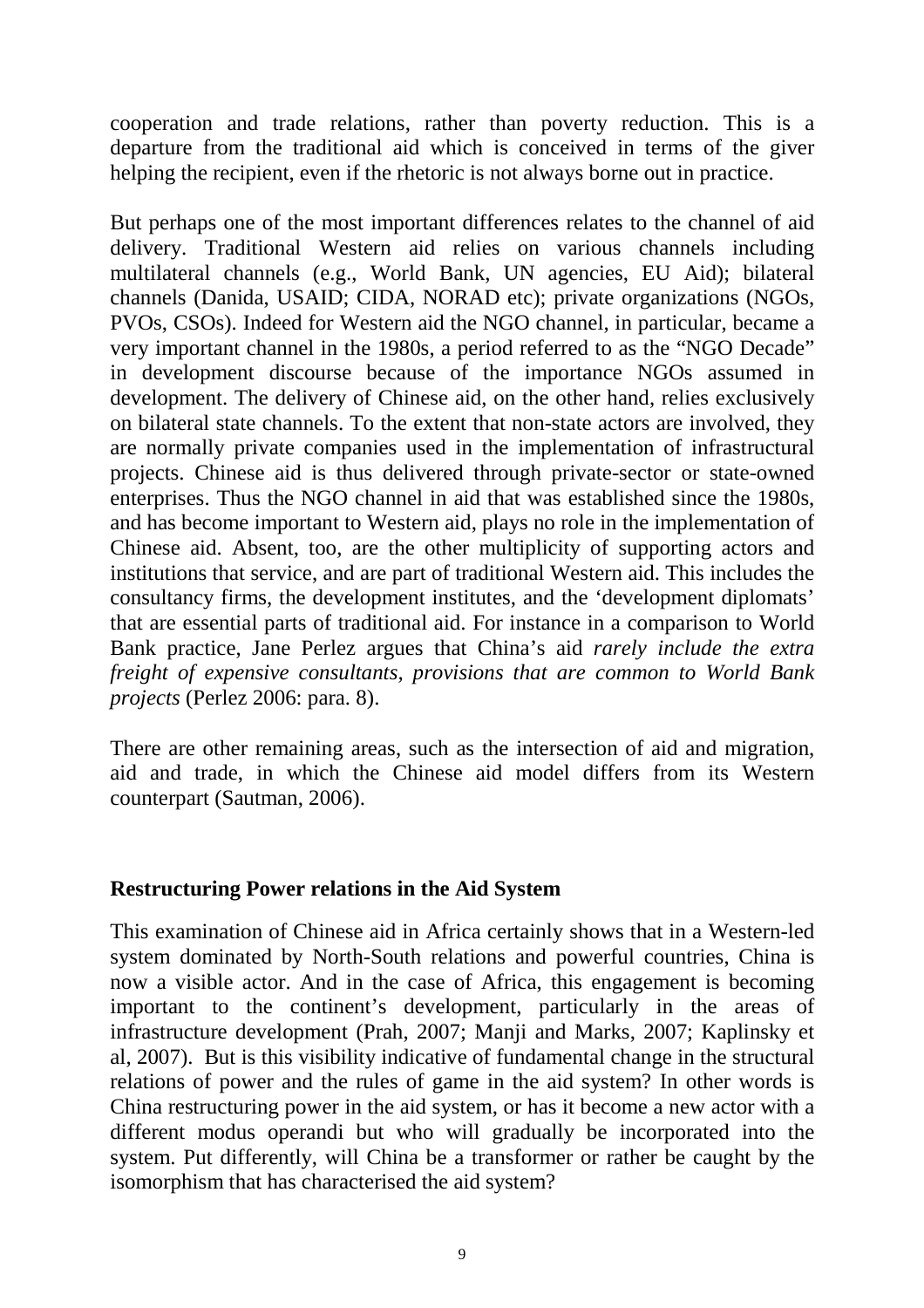To answer the question, a recap of how power is structured and influenced in the aid system. At the time of its establishment in the years immediately after WWII, the aid system reflected the state of power relations in the global system. At the head of the system was the United States --- albeit challenged by the USSR --- followed by the colonial powers. Besides this fact that the establishment of the aid system reflected and institutionalized a system of power relations, as a system, it has its modes of exercising influence. Concretely the aid system exercises power through its financial transfers, institutional dominance, conceptual dominance, and sanctionary instruments. An assessment of China's role in the system does have to take cognizance of this reality.

First, although China is not the dominant power in the international system, its place in the hierarchy has changed substantively. Irrespective of the standard of measurement, and areas of influence, the power of China is increasingly visible in the international hierarchy of power. This is more so reflected, particularly, in the global economic system. Within the aid system itself, the size and volume of Chinese aid, and the expectations that this will increase, is a major indicator that financially the power of the actors in the aid system has changed. For instance in terms of volume, in the course of the past 50 years China has given 44.4 billion in aid to African countries. Since 2000, China has cancelled more than US\$10bilion debt owed it by 31 African countries, and established a US\$ 5.5 billion fund to support African development. Beyond the volume, however, the overall implications of Chinese aid in Africa can be gauged when it is compared to Western aid. In 2005, for instance, Chinese loans to three African countries: Nigeria, Angola and Mozambique was US\$8.0 billion, exceeding total World Bank loans to the whole of Africa, which was US\$2.3 billion. Similarly, in 2006 the amount of Chinese aid in the form of loans to Africa was thrice the total sum of loans given by all OECD member countries to African countries during the same period; and 25 times of the aid from the American Import and Export Bank (Xiaoyun, Li 2008; Lyakurwa, 2008).

Chinese aid is also distinguished by its practical focus, and direct impact: As William Lyakurwa, the Executive Director of the African Economic Research Consortium based in Nairobi, Kenya puts it:

Initially, Beijing's aid was concentrated on national stadiums and 'People's Palaces'. This has given way to a more practical focus: constructing roads, dams and government buildings; upgrading power distribution systems; installing methane generating plants; and so on. The sending of medical teams and agricultural specialists continues to be a mainstay of Chinese assistance to Africa. Chinese foreign aid has tended to concentrate on these basic infrastructures and education, areas where Western donors have cut back substantially (Lyakurwa, 2008:17).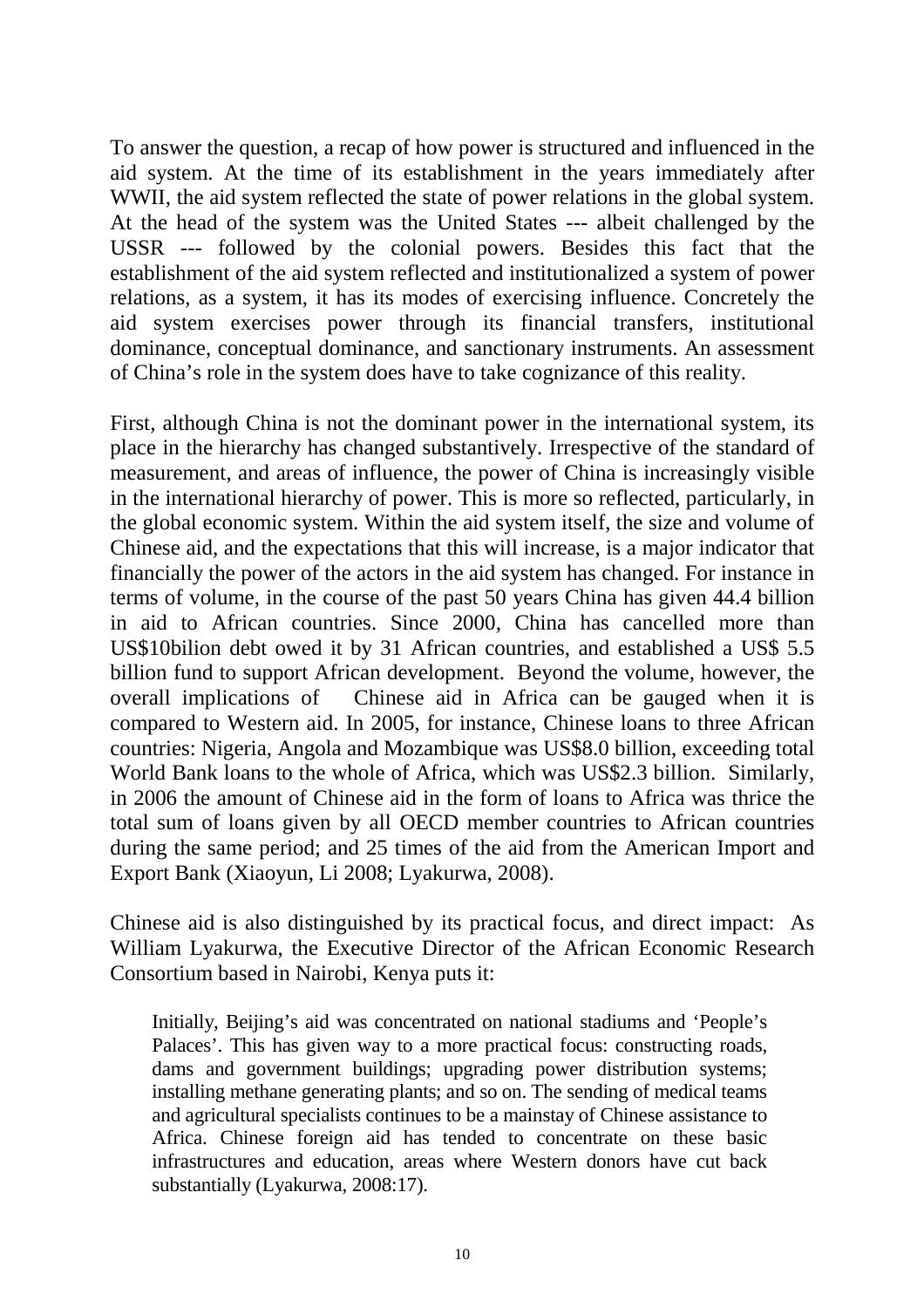Similarly Sautman argues that while China's aid to Africa is not entirely untied, it is distinct from Western aid in a key way:

Chinese aid is often dispensed in such a way that corrupt rulers cannot somehow use it to buy Mercedes Benzes . . . [It] is often in the form of infrastructure, such as a railroad network in Nigeria or roads in Kenya and Rwanda. Or in the form of doctors and nurses to provide health care to people who otherwise would not have access . . . . In addition, China provides scholarships for African students to study in its universities and, increasingly, funds to encourage its businessmen to invest in Africa (Sautman, 2007: 27).

The overall effect of this approach is captured by Sierra Leone's ambassador to China who argues that while Chinese aid leads to visible results and impact in Africa, "the G-8 countries are putting in huge sums of money and they don't see very much" (ibid). Some of these results include newly constructed roads in Ethiopia, the renovation of the railway system in Nigeria, and the construction of a US\$562 million hydro electric power plant at Bui in Ghana.

It needs to be emphasized that it is not the volume of Chinese aid resources per se that makes China an important actor in the aid system. Rather it is the fact that its resources is increasingly pricing out actors who a decade ago were undisputable leaders in the field. And this aid had become an important tool in African development, itself reflected by the ease with which China is able to routinely convene meetings of African leaders. To be sure, this does not mean that China has rendered the traditional actors irrelevant and powerless, as it has not. What is stressed therefore is the fact that within the past decade China is increasingly becoming important in an international policy area where it was an insignificant player just two decades ago.

But the power of the aid system does not reside, solely, in its financial resources. Indeed the aid system remains the major arena within which the dominant ideas in development are developed, implemented and contested (Abrahamsen, 2000; Tvedt, 2006; Opoku-Mensah, 2007; 2009; Opoku-Mensah, Lewis and Tvedt, 2007). This is an acknowledgment that politically, the powerful actors in the aid system --- the World Bank, the UN, the major donor states and the biggest and most influential development NGOs-- dominate the development and implementation of the most influential ideas and strategies of development. As Abrahamsen argues, the aid system and its most powerful institutional actors:

.... constantly update and refine knowledge about how best to achieve development, and it is also through these myriad organizations that the decrees of development filter down from the various expert offices to the local settings in Africa, Asia and Latin America. (Abrahamsen, 2000: 20-21. See also Tvedt, 2006; Wallace et al., 2006)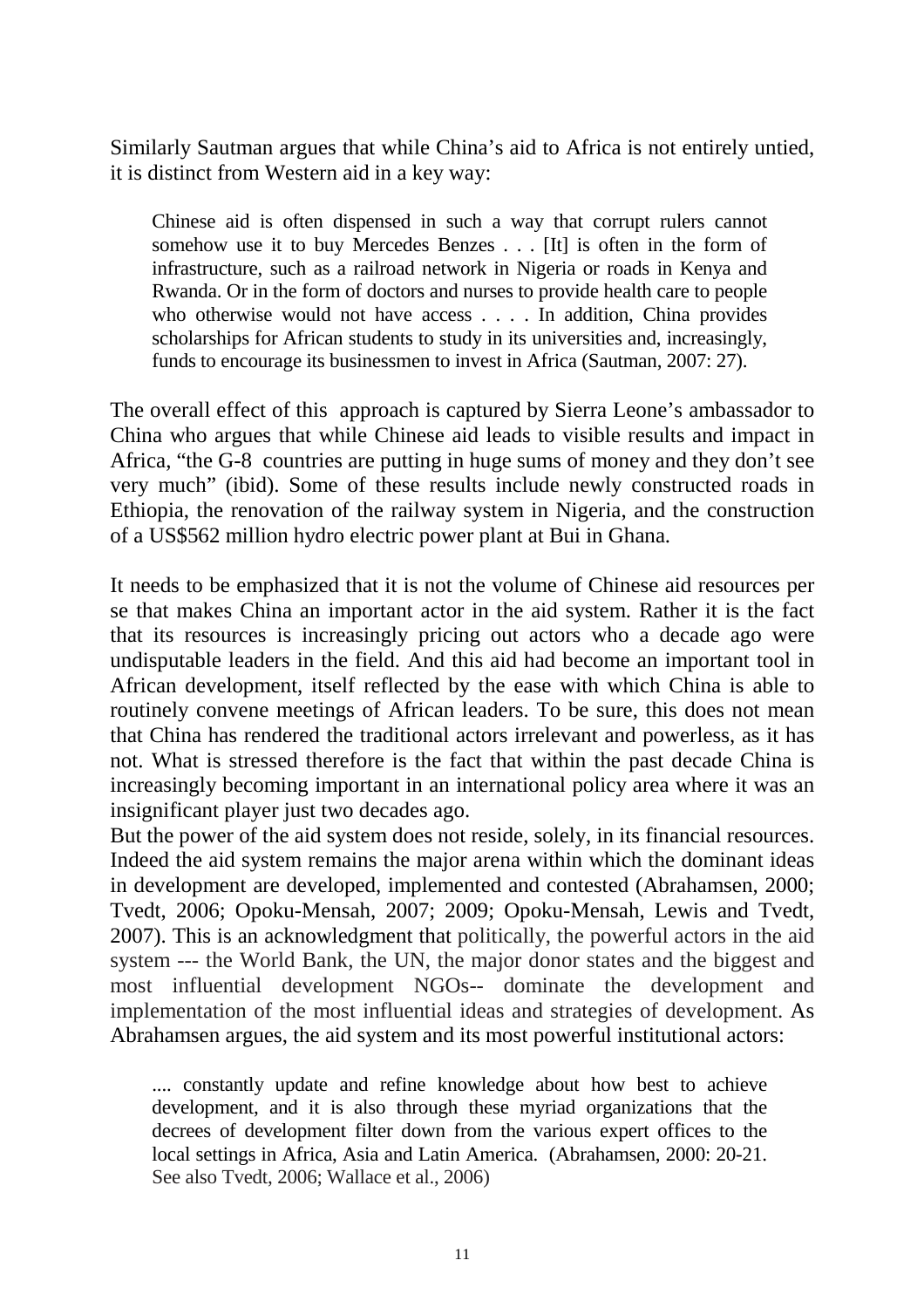From this persepctive, both the World Bank (Washington Consesus) and the UNDP (the New York Dissent) are part of the same aid system within which the dominant ideas in development are created, adopted, negated, distorted and/or implemented, and where different actors compete for hegemonic control over development ideas and practices. The conceptual power of the aid system to define what is good and bad development, and to impose these definitions on recipient countries, has been perhaps the most effective and vexatious exercise of the power of aid actors, as it affects the sovereignty of aid recipients. In the case of Africa some commentators argue that this definitional power of the aid system has had the most far reaching impact on the continent, as unlike other aid practices, they seek to shape the development route *itself* (Kankwenda, 2004).

The entry of China into the aid system is changing this power of the traditional aid system to shape the development route, as it offers a new set of ideas and practices that, first, is breaking the monopoly of Western aid to define, and second, is also proving attractive to aid recipient countries, particularly in Africa. These new set of ideas and practices, subsumed under what is increasingly called the "Beijing Consensus" (Ramo, C J, 2004; Xing, 2007), departs in some substantive ways from the aid system's consensus on policy and practice. While the Beijing consensus, and China in general, is no where near replacing the institutions of the aid system as the dominant developers of development ideas, some of these practices---including the right to self determination by states, non interference in domestic political and governance issues, the leadership role of the state in development---challenges the prevailing development orthodoxy of the past two decades. But more important, the Beijing consensus gives to aid recipients to exercise choice in what the past decade has been an array of conditionalities, including vexatious political ones. The issue is not that Chinese aid does not involve conditionality. It does as it is official Chinese policy to disburse aid in ways that benefits China economically, i.e. tied aid in kind, technical assistance and infrastructure construction for initiatives that favour Chinese investment. What is different, however, is that these conditionalities do not relate to the touchy issue of sovereignty that has been at the heart of the criticisms levelled at traditional Western aid by a number of African countries (Kankwenda, 2004).

But perhaps the most important effect of Chinese aid relates to the opportunity it gives aid recipients, particularly African countries, to rethink their relations with Western aid actors who have exercised substantive power in African development. Thus for instance, in a recent interview, the Senegalese President Abdoulaye Wade argues that the continent can ignore Europe and look to China for its needs, as China offers Africa *the same thing that Europe has been*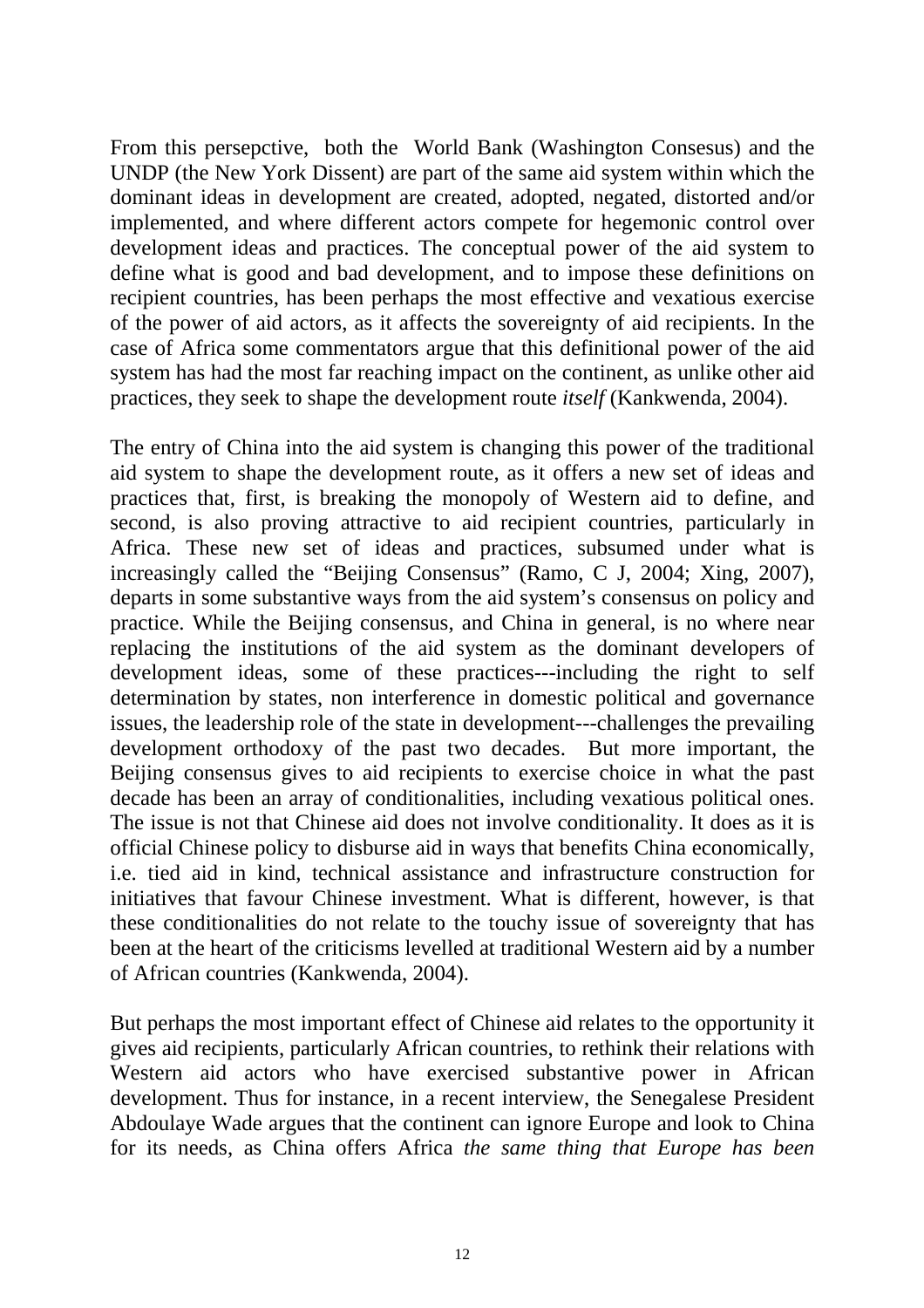*offering at a better price with excellent conditions.* 9  *And this 'better conditions' include the absence of intrusive conditionalities often associated with Western aid. As a number of analysts argue, China's aid to Africa, while not disinterested, is not used as a political tool in the same way as aid from Western political actors in Africa.* Indeed, in contrast to most other donors (especially the United States and the United Kingdom, with France much less so), China does not impose political and economic conditionality requirements. This makes the country an attractive source of aid, especially when, as in Angola and Zimbabwe, the international financial institutions like the International Monetary Fund (IMF) or World Bank are trying to alter the behaviours of governments by imposing political conditions (Lyakurwa, William, 2008:17. See also Sautman, 2007; Prah, 2008). Perhaps this is best captured by Julius Nyerere, Tanzania's first leader, in a comment on China's grant for building the Tanzania-Zambia railways (Tazara):

The Chinese people have not asked us to become communists in order to qualify for this loan . . . they have never at any point suggested that we should change any of our policies – internal or external" (Nyerere, 1974: 235).

To be sure, this in itself does not indicate a permanent restructuring of power relations in aid. But it does indicate that change is certainly in the making in the international aid system of power relations.

### **Conclusion**

Exactly a decade ago, in a seminal and provocative article in *Foreign Affairs* titled "Does China Matter?" Gerald Segal argued that the purported influence of China is often greatly exaggerated, indeed the effect of a carefully managed theatrical performance by China itself. The Chinese involvement in aid is certainly not a theatrical performance, but one that poses a challenge to the existing international system in fundamental, unexplored, and unknown ways.

Will China's engagement lead to long-term and permanent realignment of power relations in the aid system? Or in line with the institutional isomorphism that has characterised the aid system in the past, will China ultimately be co-opted into the established practise and consensus in the aid system? Put differently, are we

 9 It is available at http://blog.taragana.com/n/africa-looking-towards-india-china-senegalpresident-91009/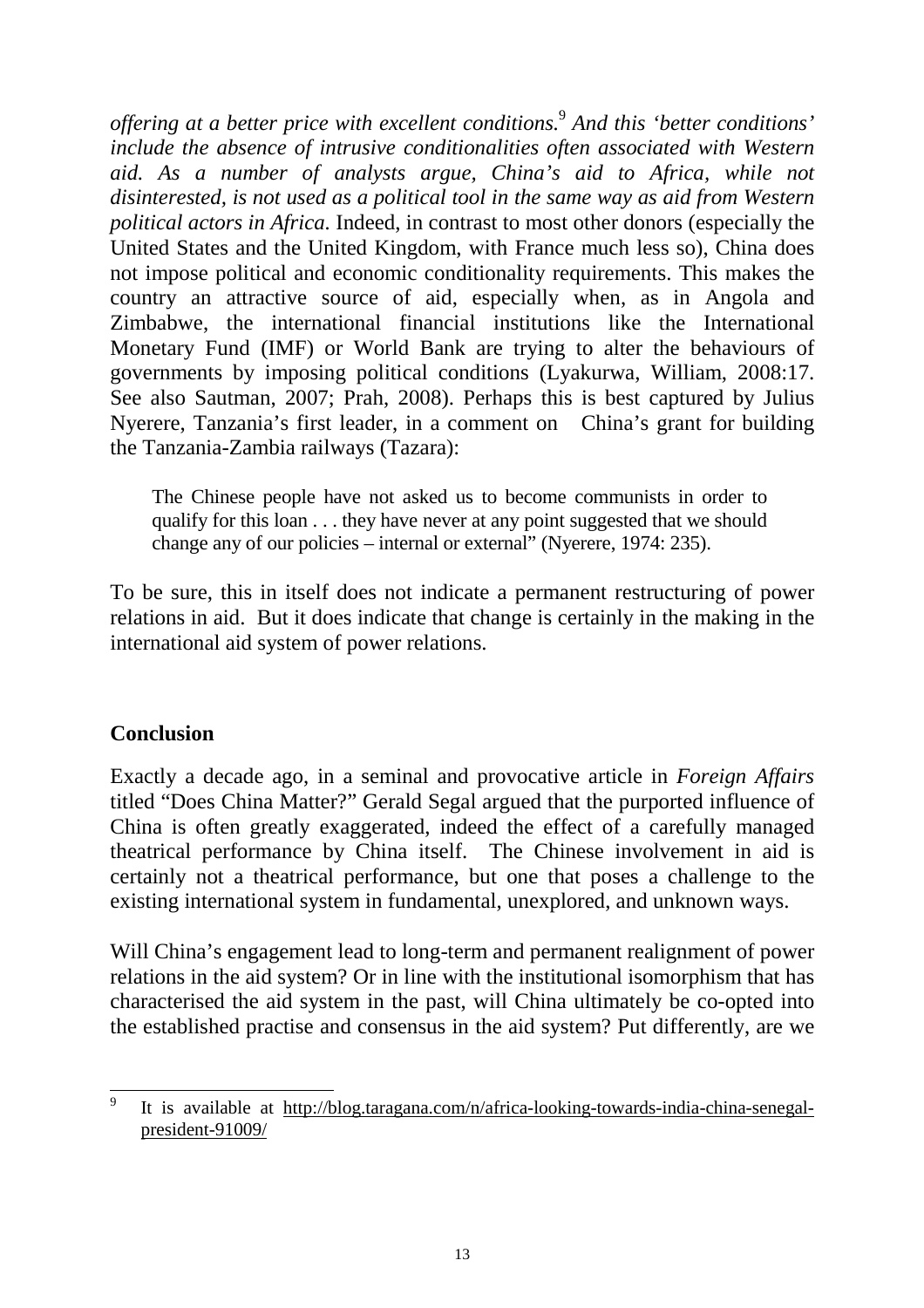going to witness a sinization of the aid system, or simply the inclusion of an actors, even this actor sometimes operates differetenly?

Like most things about China's recent rise, definitive conclusions do not exist, as we are still in the midst of the process we seek to assess. Yet contradictory tendencies can be observed. On the one hand, and as has already been argued, China's presence in the aid system has *already* changed the system. The aid system and its operations cannot be adequately understood outside an analytical integration of the activities of China in this system. But similarly, Chinese aid is also *already* undergoing change as it interacts with the already established Western aid system (Guérin, 2008).

In the final analyses, however, perhaps the most critical question should not be the extent to which China has changed the system, or is itself changed by the aid system. Indeed the debate should not be framed as a zero-sum game. Rather the focus should be on the implications of China's entry on the *purpose* of the aid system: to assist the development of the developing countries. Perhaps the question ought to be rephrased in terms of the implications of China's recent involvement in the aid system for the *purpose* of aid. *Concretely, the entry of China into the aid system, and the challenge it poses to the Westen aid project, should be used as an entry point to reconstitute power in the system on behalf of those who, traditionally, have been dictated to. Perhaps it offers the opportunity* to rationally rethink, and address the pathologies that have characterised the operandi of the Western aid system, including the sometimes paternalistic intrusion into the affairs of aid recipient countries, the imposition of one-sizefits-all development models, and the lack of effectiveness. If China's engagement in the aid system can achieve this, it would have played a far greater role in restructuring the system than in simply changing the power relations in her interests.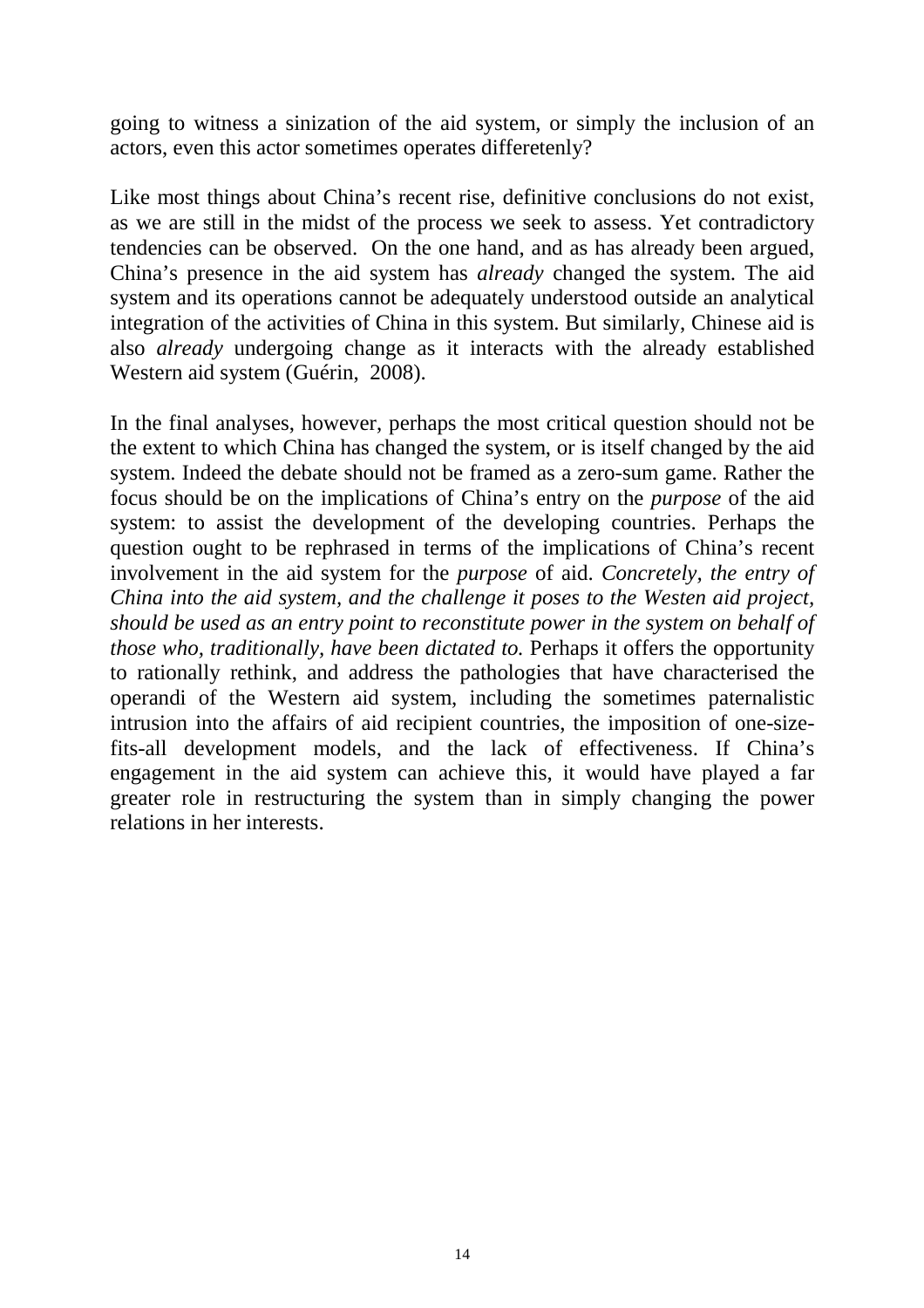#### **References**

- Abrahamsen, Rita (2000) Disciplining Democracy: Development Discourse and Good Governance in Africa. London and New York: Zed Books.
- Carlsson, Jerker, Somolekae, Gloria & van de Walle, Nicholas (eds.) (1997) *Foreign Aid in Africa*: *Learning from Country Experiences.* The Nordic Africa Institute.
- Fowler, Alan (ed.) (2000) *Questioning Partnership: The Reality of Aid and NGO Relations*. IDS Bulletin, 31(3).
- Gill, Bates & Reilly, James (2007) "The tenuous hold of China Inc. in Africa", *The Washington Quaterly*, 30(3): 37-52.
- Guérin, Émmanuel (2008) *Emerging donors and global governance of development aid: What is China's role in Africa*?. N° 03/2008 | GLOBAL GOVERNANCE,
- Hu, Wenping (2003) *China-Africa relations facing the 21st century*. Beijing: Chinese Academy of Social Sciences
- Kankwenda, Mbaya (2004) "Forty Years of Development Illusions: Revisiting Development Policies and Practices in Africa", in Onimode, Bade et al. *African Development and Governance Strategies in the 21st Century: Looking Back to Move Forward: Essays in honour of Adebayo Adedeji at Seventy.* London: Zed Books.
- Kaplinsky, Raphael; McCormick, Dorothy and Morris, Mike (2007) "The Impact of China on Sub Saharan Africa", Paper prepared with support from the DFID China Office http://www.uneca.org/eca\_programmes/acgd/Overview\_Report.pdf
- Kissling, Sandra (2009) *Made in China? The Challenge of Chinese Imports on the Private Sector: A Case Study on the Furniture Industry in Accra*, *Ghana*. Masters theses in Development and International Relations, Aalborg University.
- Lyakurwa, William (2008) *American and Chinese Activities in Africa and African Priorities for the Future,* BRENTHURST DISCUSSION PAPER 6/2008, The Brenthurst Foundation.
- Lancaster, Carol (2007) *The Chinese Aid System.* Center for Global Development, Georgetown, available at http://www.cgdev.org/content/general/detail/13953.
- Li, Xiaoyun (2008) *China's Foreign Aid to Africa: Overview* (paper). College of Humanities and Development, China Agricultural University, Beijing, 2008.
- Li, Xing (2007) "Paradigm Shift: From 'Washington Consnsus' to 'Beijing Consensus'", in Prah K *Afro-Chinese Relations: Past, Present & Future.* The Centre for Advanced Studies f African Society (CASAS).
- Manji, Firoze, (2007) "Preface" in Manji, Firoze & Marks, Stephen (eds) *African perspectives on China in Africa*. Oxford/Nairobi: Fahamu.
- Manji, Firoze & Marks, Stephen (eds.) (2007) *African perspectives on China in Africa*, Oxford/Nairobi: Fahamu.
- Marks, Stephen (2007) "Introduction", in Manji, Fironze & Marks, Stephen (eds.) *African perspectives on China in Africa.* Oxford/Nairobi: Fahamu.
- Naím, Moisés (2007) "Rogue Aid", in *Foreign Policy,* March/April 2007, available at <sup>&</sup>lt; http://www.foreignpolicy.com/story/cms.php?story\_id=3732
- Nyerere, Julius (1974) *Freedom and Development.* Dar Es Salaam: Oxford University Press.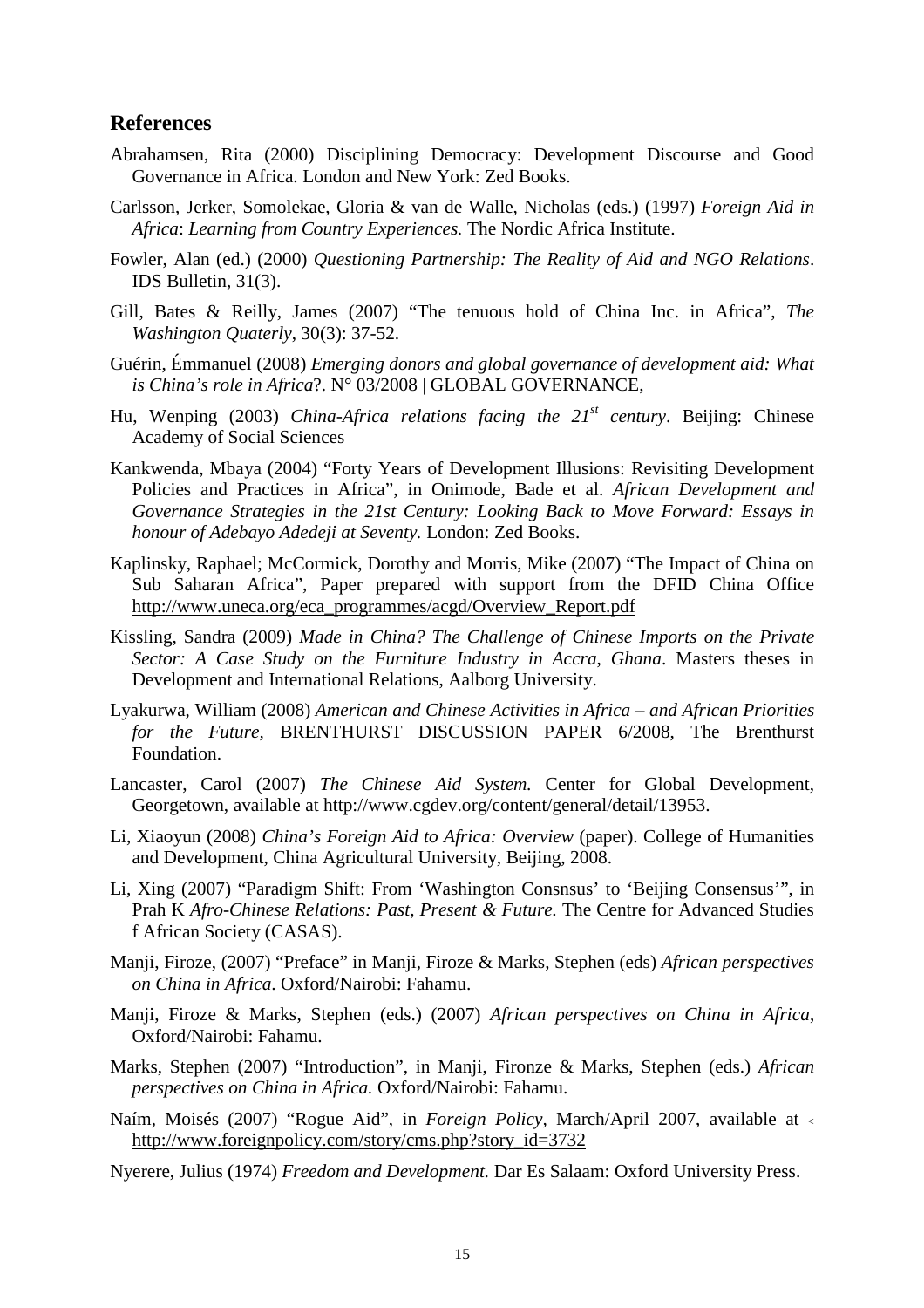- Onimode, Bade et al. (2004) *African Development and Governance Strategies in the 21st Century: Looking Back to Move Forward: Essays in honour of Adebayo Adedeji at Seventy*. London: Zed Books.
- Opoku-Mensah, Paul (2009) *NGOs and the Politics of African Development: The Ghanaian Experience*. Saarbrucken : VDM Verlag.
- Opoku-Mensah, Paul (2007) "Can NGOs Make a Difference? Revisiting and Reframing a 20 year Debate", *Forum for Development Studies,* 34(2): 311-322.
- Opoku-Mensah, Paul; Lewis, David and Tvedt, Terje (eds) (2007) Reconceptualising NGOs and their Roles in Development: NGOs, Civil Society and the International Aid System. Aalborg, Denmark: Aalborg University Press.
- Prah, Kwesi K. (2007) Afro-Chinese Relations: Past, Present & Future. Cape Town: The Centre for Advanced Studies f African Society (CASAS).
- Perlez, Jane (2006) "China Competes With West in Aid to its Neighbors", New York Times, September 18. Availabe at www.nytimes.com/2006/09/18/world/asia/18ihtweb.0918aid.2845121.html.
- Robinson, Thomas W. and Shambaugh, David L. (1994) Chinese Foreign Policy: Theory and Practice. Oxford: Clarendon Press.
- Ramo, Joshua C. (2004) The Beijing Consensus. London: the Foreign Policy Centre.
- Segal, Gerald (1999) "Does China Matter?" Foreign Affairs, 78(5): 24‐36.
- Sautman, Barry V. (2006) "Friends and Interests: China's distinctive links with Africa", Working Paper No. 12, The Hong Kong University of Science and Technology: Center on China's Transantional Relation.
- Tvedt, Terje (1998) Angels of Mercy or Development Diplomats? NGOs and Foreign Aid. Trenton: James Currey Publishers, Oxford and Africa World Press (Reprinted in 2003).
- Tvedt, Terje (2002) "Development NGOs: Actors in a Global Civil Society or in a New International Social System?" Voluntas: International Journal of Voluntary and Nonprofit Organizations, 13(4): 363-375
- Tvedt, Terje (2006) "The International Aid System and the Non-Governmental Organizations: A New Research Agenda", Journal of International Development, 18: 677–690.
- Van de Walle, Nicholas (2001) African Economies and the Politics of Permanent Crisis: 1979-1999. New York: Cambridge University Press
- Wallace, Tina; Lisa Bornstein and Chapman, Jennifer (2006) Coercion and commitment: Development NGOs and the aid chain, Rugby: ITDG Publishing
- Yu, George T. (1988) "Africa in Chinese Foreign Policy", Asian Survey, 28(8): 849-862.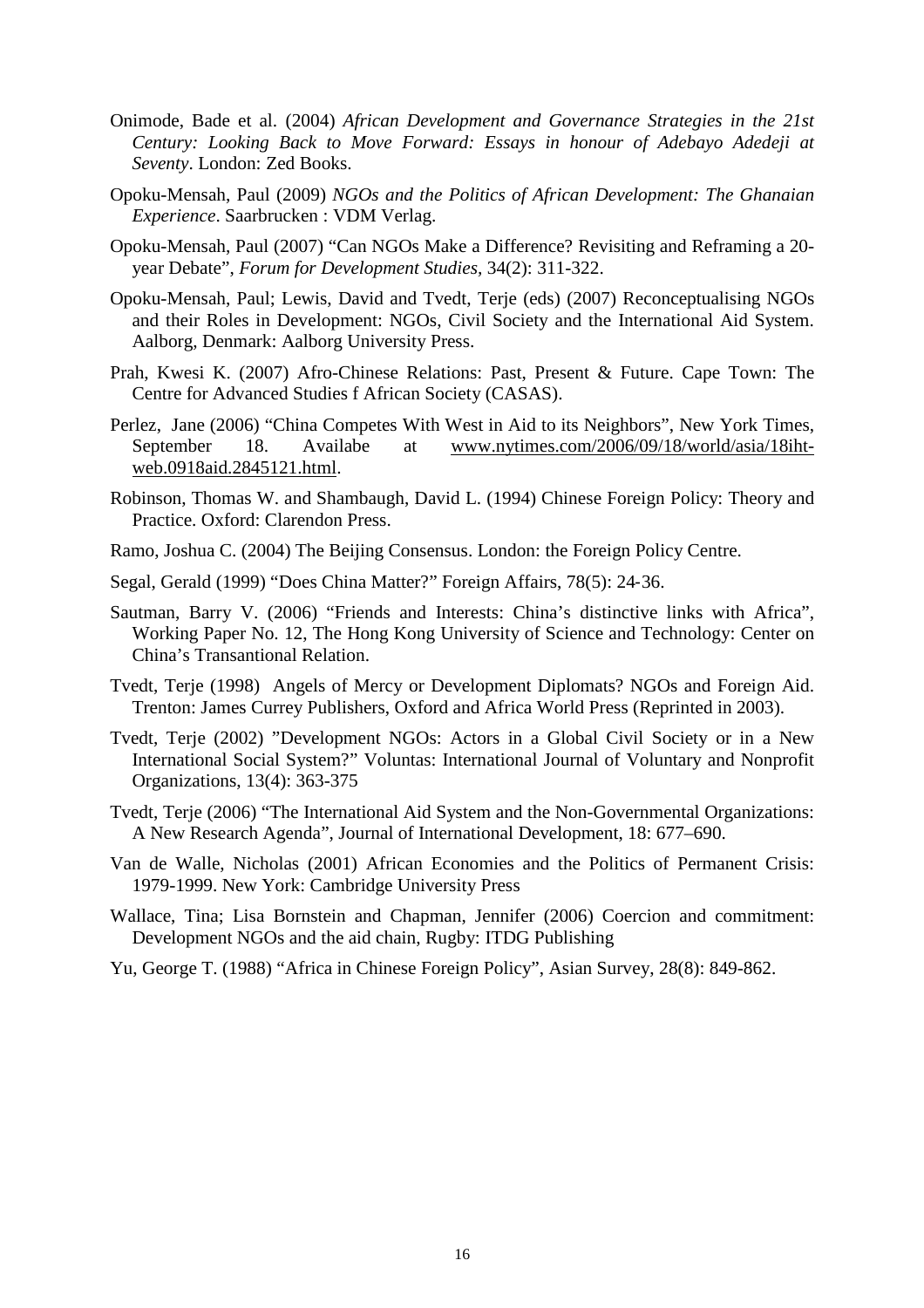#### **DEVELOPMENT RESEARCH SERIES WORKING PAPERS:**

- No. 1: *Olav Jull Sørensen*: Marketing Issues in Peasant Agricultural Development, 55 pp, 1983.<br>No. 2: *Hans Gullestrup*: The Ecol-Humanistic Technology the new Technology as Experience
- Hans Gullestrup: The Ecol-Humanistic Technology the new Technology as Experiences from the Past, 33 pp, 1983.
- No. 3: *Georg Sørensen*: Transnationals and the Transfer of Technology to the Third World, 31 pp, 1984.
- No. 4: *Georg Sørensen*: International Bureaucracies and Aid: The Political Economic of the 'B-Share', 11 pp, 1984.
- No. 5: *Georg Sørensen*: Notes on Materialism and Boredom Western Development Ideals, 12 pp, 1984.
- No. 6: *Olav Jull Sørensen*: Marketing Systems and Economic Development. An Institutional-Structural Approach, 41 pp, 1984.
- No. 7: *Georg Sørensen*: How much Poison is Another Man's Meat? Notes on the Logic of World Systems Analysis, 29 pp, 1984.
- No. 8: *Georg Sørensen*: Peace and Development: Looking for the Right Track, 18 pp, 1984.
- No. 9: *Georg Sørensen*: The Twists and Turns of Development Theory A Comment on "The European Experience" by Dieter Senghaas. 19 pp, 1984.
- No. 10: *Jacques Hersh & Ellen Brun*: Aspects of Soviet Participation in a Shifting World Economy. 45 pp, 1984.
- No. 11: *Olav Jull Sørensen*: Marketing System Development and Labour Migration: Analysis and Consequences. 41 pp, 1984.
- No. 12: *Georg Sørensen*: How Cold is the Second Cold War? An Assessment of the Scope of 'the Great Contest'. 23 pp, 1984.
- No. 13: *John E. Kuada*: Agricultural Development in the Third World. 23 pp, 1984.
- No. 14: *Olav Jull Sørensen*: Profiles of Tanzanian Peasants and their Marketing Implications. 52 pp, 1984.
- No. 15: *Jørgen Kristiansen*: Urban Passenger Transport in Developing Countries Socio-economic Impact and the Choice of Technology. 58 pp, 1985.
- No. 16: *John E. Kuada*: Marketing Systems in a Development Process. 35 pp, 1985.
- No. 17: *Georg Sørensen*: Some Contradictions in a Rich Concept on Development. 14 pp, 1985.
- No. 18: *Olav Jull Sørensen*: Marketing of Agricultural Inputs/Implements and Profiles of Farmers in Kenya: Project Preparations. 47 pp, 1986.
- No. 19: *Georg Sørensen*: Development Through the Eyes of a Child. 17 pp, 1986.
- No. 20: *Georg Sørensen*: International and External Intertwined: 5 Obstacles to Development in India. 20 pp, 1986.
- No. 21: *John E. Kuada*: Macro-Micro Integrated Framework for Market Opportunity Analysis and Project Selection. 14 pp, 1986.
- No. 22: *Olav Jull Sørensen*: Co-operatives: Movement-to-Movement Cooperation. Some Conceptual Views. 15 pp, 1986.
- No. 23: *John E. Kuada*: Financing Rural Food Marketing Systems in Ghana. 16 pp, 1986.
- No. 24: *Hans Gullestrup*: Culture, Cultural Analysis and Cultural Ethics Or What Divides and What Unites Us? (Out of print) (in Danish). 84 pp, 1987.
- No. 24a: *Hans Gullestrup*: Culture, Cultural Analysis and Cultural Ethics Or What Divides and What Unites Us? (Second revised edition) (Out of print) (in Danish). 92 pp, 1988.
- No. 25: *John E. Kuada*: Food Marketing in Ghana, the Role of Rural Food Traders. 53 pp, 1988.
- Henrik A. Nielsen: Monitoring Rural Development in Bangladesh. 22 pp, 1989.

No. 27: *Hans Gullestrup*: The Ethical Dilemma in *the* Intercultural Co-operation, or: The Development Aid Worker=s Personal Problem (in Danish). 26 pp, 1991.

- No. 28: *Chaiwoot Chaipan*: Current Issues on Economic Development in East and Southeast Asia. 24 pp, 1991.
- No. 29: *Henrik Nielsen:* Databased Information on Danida-Projects 1962-91: Overview and Analysis of the Daniproj-Database. 55 pp, 1992.
- No. 30: *Hans Gullestrup*: Evaluating Social Consequences of Social Changes in the Third World Countries. 24 pp, 1993.
- No. 31: *Johannes Dragsbaek Schmidt*: In The Shadow of the Pacific Century Comparative Perspectives on Externalities Influence on Economic Policy-Making in Southeast Asian Would-be NICs. 106 pp, 1993.
- No. 32: *Henrik A. Nielsen:* Local Community Development Around the Bay of Bengal: Context, Crises and Perspectives. 27 pp, 1994.
- No. 33: *Johannes Dragsbaek Schmidt:* Southeast Asian State Responses to a Regionalized World Economy. 21 pp, 1994.
- No. 34: *Johannes Dragsbaek Schmidt:* Semi-autonomy in Economic Policy-making: The Case of Thailand. 28 pp, 1994.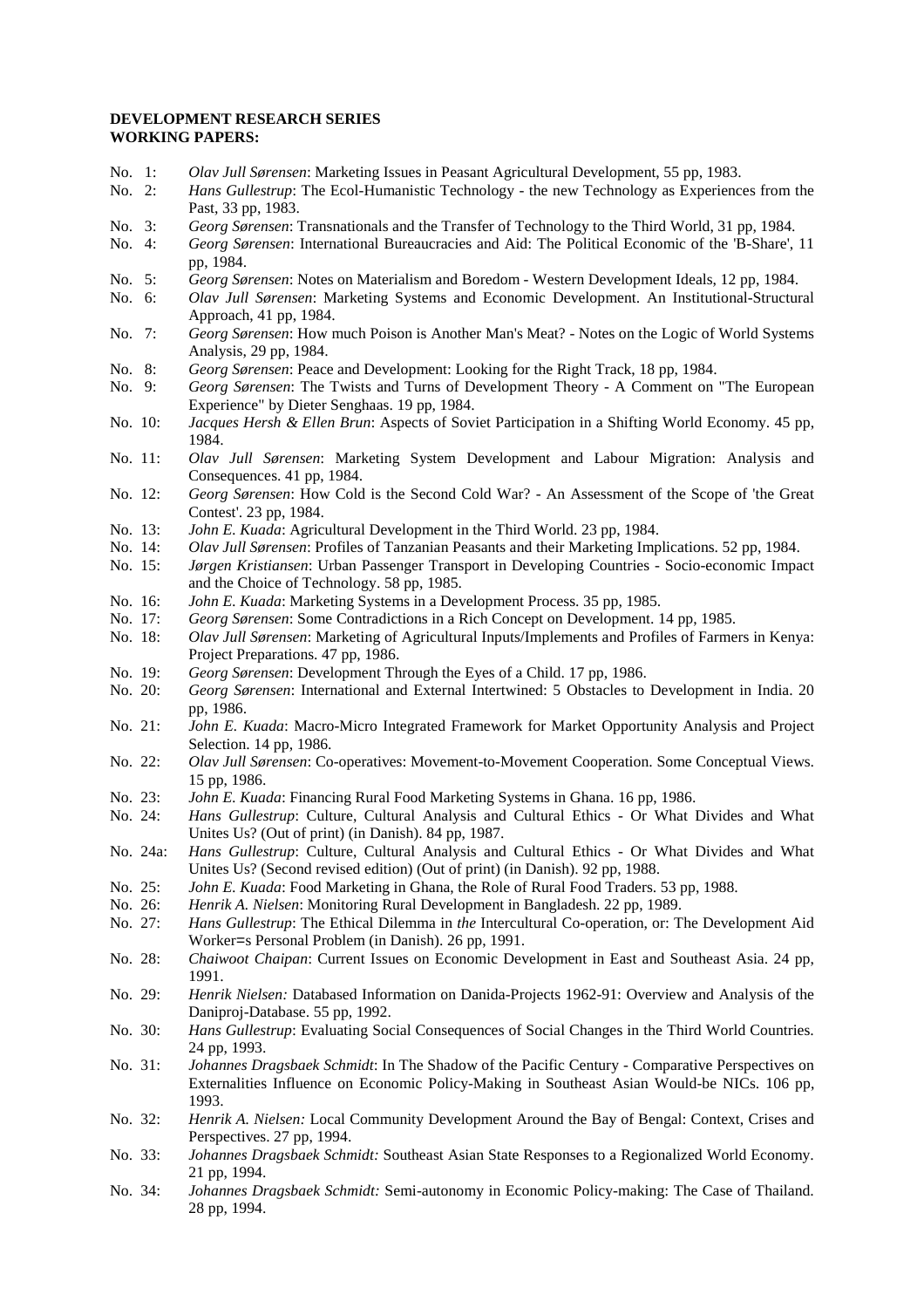- No. 35: *Johannes Dragsbaek Schmidt:* Increasing Exports in a Decreasing World Market: The Role of Developmental States in the ASEAN-4. 27 pp, 1994.
- No. 36: *Johannes Dragsbaek Schmidt:* State Capacities and Bargaining Strategies in the Global Disorder. 14 pp, 1994.
- No. 37: *Samir Amin:* The Future of Global Polarization. 17 pp, 1994.
- No. 38: *Peter W. Cunningham:* The Re-affirmation of State Socialism. The South African Debate. 17 pp, 1995.
- No. 39: *Andre Gunder Frank:* Nothing New in the East: No New World Order. 28 pp, 1994.
- No. 40: *Johannes Dragsbaek Schmidt:* State Intervention in Southeast Asia. Creating Growth without Welfare. 20 pp, 1994.
- No. 41: *Garry Rodan:* Ideological Convergences Across 'East' and 'West': The New Conservative Offensive. 24 pp, 1995.
- No. 42: *Jacques Hersh:* North Korea: Ideal-Type Anomaly. 18 pp, 1995.
- No. 43: *Research Centre for Development and International Relations (DIR), Johannes Dragsbaek Schmidt et al. (eds.)*: Research Program 1995-1997. Globalization and Social Change - Structures, Systems and Unidisciplinary Research. 74 pp, 1995.
- No. 44: *Feiwel Kupferberg:* Ethno-nationalism, Liberal Democracy and the Psychology of the Post Cold War Era. 19 pp, 1995.
- No. 45: *Feiwel Kupferberg:* Uncertainty, Chaos and Learning: Prolegomenon to a Sociology of Creativity. 27 pp, 1995.
- No. 46: *Feiwel Kupferberg:* Strategic Learning: East Germany as a "Model Case" for Transformation Theory. 26 pp, 1995.
- No. 47: *Li Xing*: China and East Asia vs. The West: Controversies, Clashes and Challenges. 19 pp, 1995.
- No. 48: *Kwang-Yeong Shin:* Democratization and Class Politics in Korea, 1987 1993. 20 pp, 1995.
- No. 49: *Joachim Hirsch:* Regulation Theory and its Applicability to Studies on Globalization and Social Change. 12 pp, 1995.
- No. 50: *Ellen Brun:* The New Social Contract: Sustainability from below. 20 pp, 1995.
- No. 51: *Li Xing:* The Dynamics of East Asian Intra-Regional Economic Relations. 22 pp, 1995.
- No. 52: *Kwang-Yeong Shin:* Characteristics of the East Asian Economic System: Authoritarian Capitalism and The Developmental State. 33 pp, 1996.
- No. 53: *Li Xing:* Playing Democracy and Human Rights. The International System and the China-West Case. 17 pp, 1996.
- No. 54: *Jacques Hersh & Johannes Dragsbaek Schmidt:* Dirigisme or Laissez-Faire? Catching-up Strategies in the Global System After the Demise of Soviet-Style Command Economies. 22 pp, 1996.
- No. 55: *Johannes Dragsbaek Schmidt & Jacques Hersh:* Peace Convergence and Political Legitimacy in Israel and Palestine. 16 pp, 1997.
- No. 56: *David Harvey:* Globalization in Question. 22 pp, 1997.
- No. 57: *Amiya Kumar Bagchi:* In Praise of the Developmental State. 35 pp, 1997.
- Su-Hoon Lee: The Rise of Environmentalism in South Korea. 31 pp, 1997.
- No. 59: *Mark Beeson & Kanishka Jayasuriya:* The Politics of Regionalism: APEC and the EU in Comparative Perspective. 37 pp, 1997.
- No. 60: *Manfred Bienefeld:* The State and Civil Society: The Political Economy of the ANew Social Policy@. 35 pp, 1997.
- No. 61: *Duncan McCargo:* Problematising Democratisation: The Thai Case. 22 pp, 1997.
- No. 62: *Li Xing:* Conceptualizing the Crisis of Socialism: A Gramscian Approach. Some Reflections on the Chinese Socialist Experience. 41 pp, 1998.
- No. 63: *Henrik A. Nielsen*: Decentralising the Monitoring of Development Intervention: From Local Government Impact-Monitoring. 116 pp, 1998.
- No. 64: *Suresh Narayanan*: From Miracle to Realities: The Malaysian Economy in Crisis. 26 pp, 1998.
- No. 65: *Li Xing, Jacques Hersh & Johannes Dragsbaek Schmidt*: The Rise and Fall of East Asian Capitalism: Back to the future? 30 pp, 1998.
- No. 66: *Jan Oberg*: Globalization and Responses by Civil Society to Humanitarian Emergencies. 44 pp, 1998.
- No. 67: *Johannes Dragsbaek Schmidt*: Development Theory and the Crisis of the State. 30 pp, 1998.
- No. 68: *Johannes Dragsbaek Schmidt, Jacques Hersh and Li Xing (eds.) and members of DIR*: Research Program 1998-2000 Globalization and Social Change Interdisciplinary Critical Perspectives. 81 pp, 1998.
- No. 69: *Katarina Tomaševski:* Human Rights in International Development Co-operation: Between Politics and Policy. 69 pp, 1999.
- No. 70: *Mammo Muchie:* Problems of Sub-Saharan Africa's Renewal in the Era of Globalisation. 32 pp, 1999.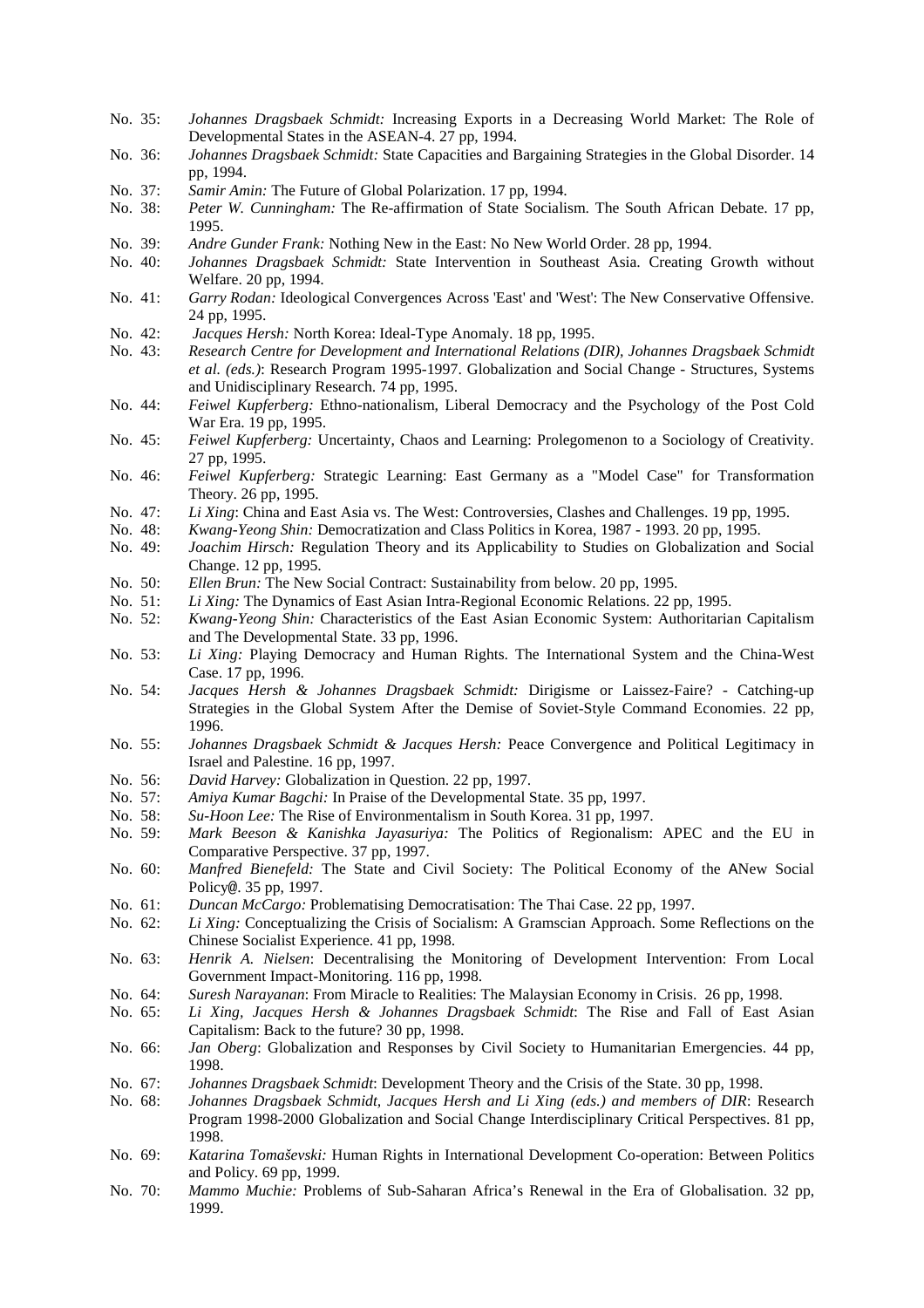- No. 71: *Wolfgang Sachs:* Globalization and Sustainability. 38 pp, 1999.
- No. 72: *Xing Li:* The Market Approach to Industrialization: A Critique of China´s Experiment. 37 pp, 1999.
- No. 73: *Bob Jessop*: The State and the Contradictions of the Knowledge-Driven Economy. 37 pp, 1999.
- No. 74: *Bob Jessop*: What follows Fordism? On the Periodization of Capitalism and its Regulation. 36 pp, 1999.
- No. 75: *Mammo Muchie*: Climbing the Value-Added Chain in Leather Manufacture: Lessons from the Indian Case to Enhance Value-Added Leather Processing in Ethiopia and Kenya. 26 pp, 2000.
- No. 76: *Stanislav Menshikov*: Macropolicies to Help Re-Start Economic Growth in Russia. 44 pp, 2000.
- No. 77: *Stanislav Menshikov*: Indicators and Trends of Economic Globalisation. 26 pp, 2000.
- No. 78: *Stanislav Menshikov*: The Role of International Capital Flows: How to Reduce the Vulnerability of the Global Economy. 23 pp, 2000.
- No. 79: *Mammo Muchie*: The Way Africa Entered The Millennium: Trousers and Skirts down or Head High: A Commentary. 19 pp, 2000.
- No. 80: *Manfred Bienefeld*: Globalisation and Social Change: Drowning in the Icy Waters of Commercial Calculation. 48 pp, 2000.
- No. 81: *Mammo Muchie*: From Protest to Sanitation: Critical Reflections on the UN´s Discourse of Environmentally friendly Technologies. 24 pp, 2000.
- No. 82: *Jacques Hersh*: Globalization and Regionalization: Two Facets of One Process. 22 pp, 2000.
- No. 83: *Mammo Muchie:* Towards a Theory for Re-framing Pan-Africanism: An Idea Whose Time Has Come. 30 pp, 2000.
- No. 84: *Rajah Rasiah*: From Dragons to Dwarfs: Reexamining Neo-Liberal Explanations of the Southeast Asian Financial Crisis. 23 pp, 2000.
- No. 85: *Jacques Hersh:* The Constraints of World Capitalism in Catching up. 35 pp, 2000.
- No. 86: *Johannes Dragsbaek Schmidt*: Political Business as Usual-Comparing Public-Private Partnerships in East and Southeast Asia. 22 pp, 2000.
- No. 87: *Johannes Dragsbaek Schmidt:* Democratization and Social Welfare in Thailand. 23 pp, 2000.
- No. 88: *Mammo Muchie:* The Uptake of Environmentally Sensitive Innovation in Production in Sub-Saharan Africa. 19 pp, 2000.
- No. 89: *Mammo Muchie:* Imagining Ethiopia Betyond War and Poverty: The two-year war between two strategic allies in the Horn of Africa. 34 pp, 2000.
- No. 90: *Susanne Thorbek:* Beyond Equal Rights. 25 pp, 2000.
- No. 91: *Timothy M. Shaw:* Development Studies at the Start of the New Millennium in South and North. 18 pp, 2000.
- No. 92: *Jane L. Parpart:* Rethinking Participatory Empowerment, gender and development: The PRA Approach. 24 pp, 2000.
- No. 93: *Timothy M. Shaw:* Contemporary Conflicts in Africa: implications for development studies/policies. 36 pp, 2000.
- No. 94: *Andre Gunder Frank:* ReOrient Histography and Social Theory. 41 pp, 2000
- No. 95: *Howard Stein:* The Development of the Developmental State in Africa: A Theoretical Inquiry. 30 pp, 2000.
- No. 96: *Li Xing and Jacques Hersh:* Understanding Capitalism: Crises and Passive Revolutions. 35 pp, 2001.
- No. 97: *Jiang Shixue:* Reflections from Comparative Studies Of the Development Models in Latin America and East Asia. 15 pp, 2001.
- No. 98: *Jiang Shixue:* Sino-Latin American Relations: Retrospect and Prospects. 21 pp, 2001.
- No. 99: *Peter Wad:* Social Development in East Asia: Warfare, Workfare, Welfare? 51 pp, 2001.
- No. 100: *Peadar Kirby:* Is the Irish state developmental? 28 pp, 2001.
- No. 101: *Elmar Altvater:* The Growth Obsession. 28 pp, 2001.
- No. 102: *Berhanu Gutema Balcha*: Food Insecurity in Ethiopia: the Impact of Socio-political Forces. 17 pp, 2001.
- No. 103: *Marianne H. Marchand:* Gendering Globalization in an Era of Transnational Capital: New Crossborder Alliances and Strategies of Resistance in a Post-NAFTA Mexico. 21 pp, 2001.
- No. 104: *Ravindra Kumar:* Gandhi: Non-violence and Indian Democracy. 9 pp, 2002.
- No. 105: *Mammo Muchie:* The New Partnership for African Development (Nepad): A False or a True Start for Shaping Africa's Decolonised Future? 10 pp, 2002.
- No. 106: *Vibeke Andersson:* Indigenous Authority and State Policy: Popular participation in two villages in rural Bolivia. 19 pp, 2002.
- No. 107: *Johannes Dragsbaek Schmidt:* Rethinking the Nexus between Development Theory and IR: From Old Divisions to New Encounters. 23 pp, 2004.
- No. 108: *Louise Takeda:* The Emancipatory Potential of Ecological Economics: A Thermodynamic Perspective on Economics, Space and Sustainability. 95 pp, 2002.